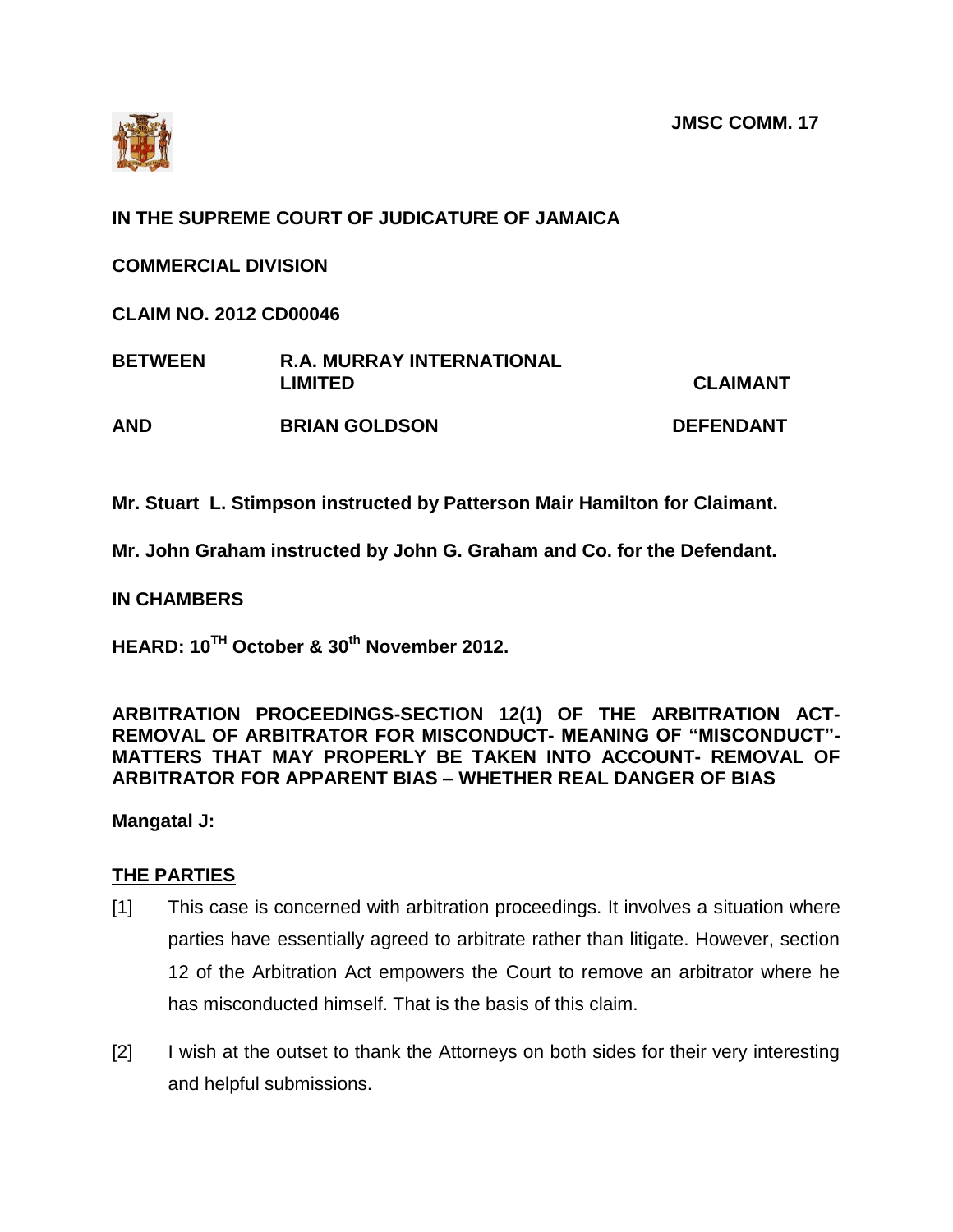- [3] The Claimant R.A. Murray International Limited ("R. A. Murray") is incorporated under the Laws of Canada and has its head office in Halifax, Nova Scotia, Canada.
- [4] R. A. Murray offers services including engineering design, and Project Management and has done business in Jamaica for many years. Its most recent project with the Government of Jamaica was the National Works Agency/Government of Jamaica billion dollar R. A. Murray Priority Bridge Programme.
- [5] In the course of implementing the National Works Agency/ Government of Jamaica R. A. Murray Priority Bridge Programme, R. A. Murray contracted several sub-contractors to erect bridges under the programme. One such subcontractor was Crossings Construction Limited ("CCL"). CCL was hired to construct three bridges; the Bog Walk, Johnson's River and Angel's River Bridges.
- [6] Disputes arose between R. A. Murray and CCL in relation to the construction of the bridges and, in accordance with the relevant provisions of the FIDIC Forms of Contract, the parties engaged the dispute resolution mechanisms. This meant pursuing adjudication in respect of the disputes concerning the Angel's and Johnson River bridges and arbitration in respect of the disputes concerning the Bog Walk Bridge.
- [7] On August 18 2010, R. A. Murray and CCL executed agreements appointing Brian Goldson, the Defendant ("Mr. Goldson"), who is a Chartered Quantity Surveyor and partner in the firm of Goldson, Barrett and Johnson, to be:
	- a. The Adjudicator in respect of the disputes pertaining to the Angel's and Johnson's River Bridges; and
	- b. The Arbitrator in respect of the disputes concerning the Bog Walk Bridge.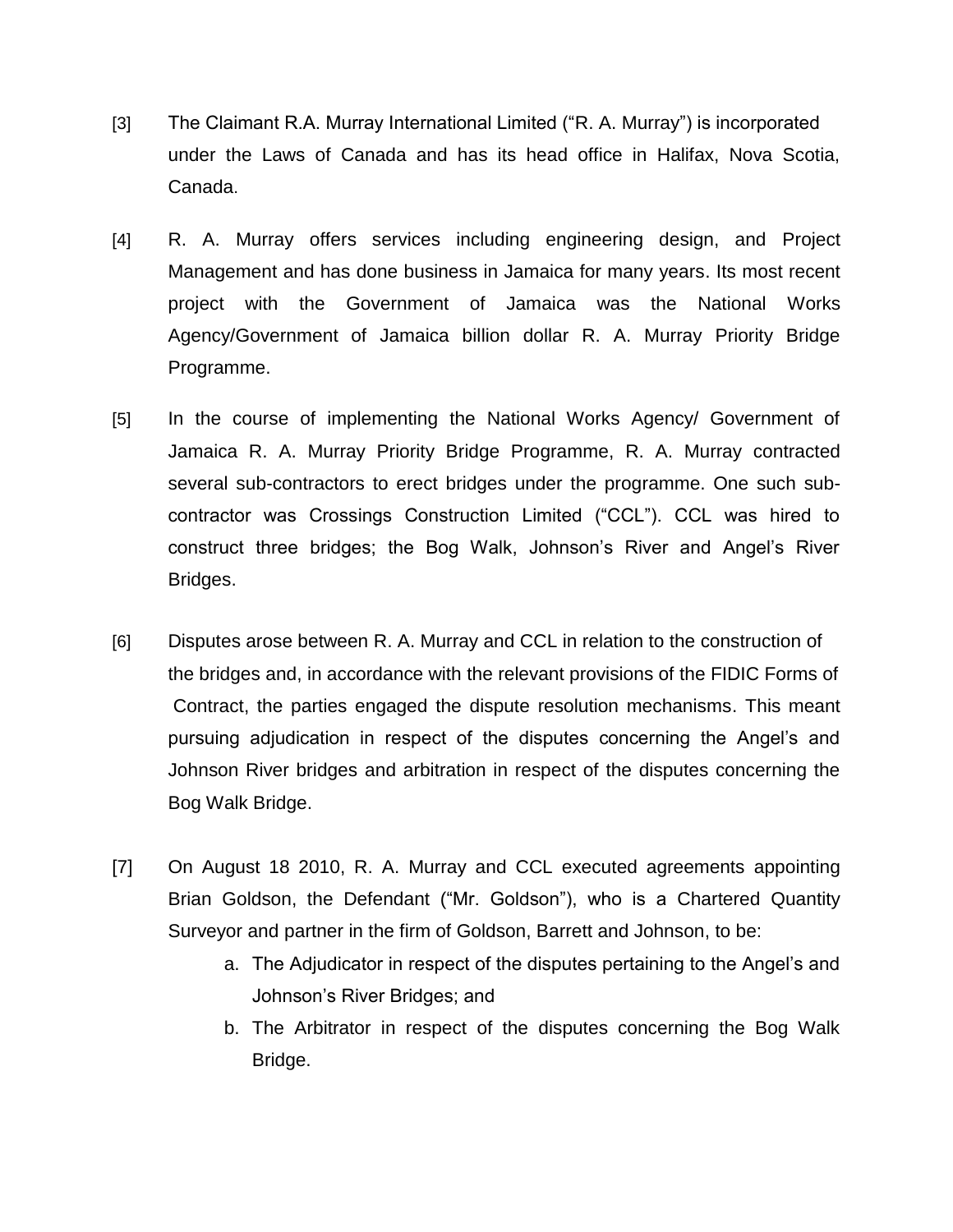## **THE APPLICATION**

- [8] This is an application by Fixed Date Claim Form filed on May 15 2012 on behalf of R. A. Murray seeking the following relief:
	- 1. An order that the Defendant, Brian Goldson, be removed as the single Arbitrator appointed by the Claimant and Crossings Construction Limited pursuant to an Arbitration Agreement executed on August 18, 2010.
	- 2. An order restraining the Defendant from taking any further steps in the arbitration between the Claimant and Crossings Construction Limited to resolve disputes between those parties relating to the construction of the Bog Walk Bridge in Saint Catherine.
	- 3. An order that the Defendant pay the costs of these proceedings.
	- 4. Such further or other relief as the Honourable Court deems fit.
- [9] The stated ground on which these orders are being sought is that Mr. Goldson has misconducted himself in his capacity as Arbitrator appointed by R.A.Murray and CCL to resolve disputes between those parties relating to the construction of the Bog Walk Bridge in St. Catherine. The claim is made pursuant to section 12 of the Arbitration Act, 1900.

## **THE ACT**

[10] Section 12 of the Arbitration Act ("our Act") provides as follows:

## *Misconduct of arbitrator or umpire*

*12 (1) Where an arbitrator or umpire has misconducted himself, the Court may remove him.*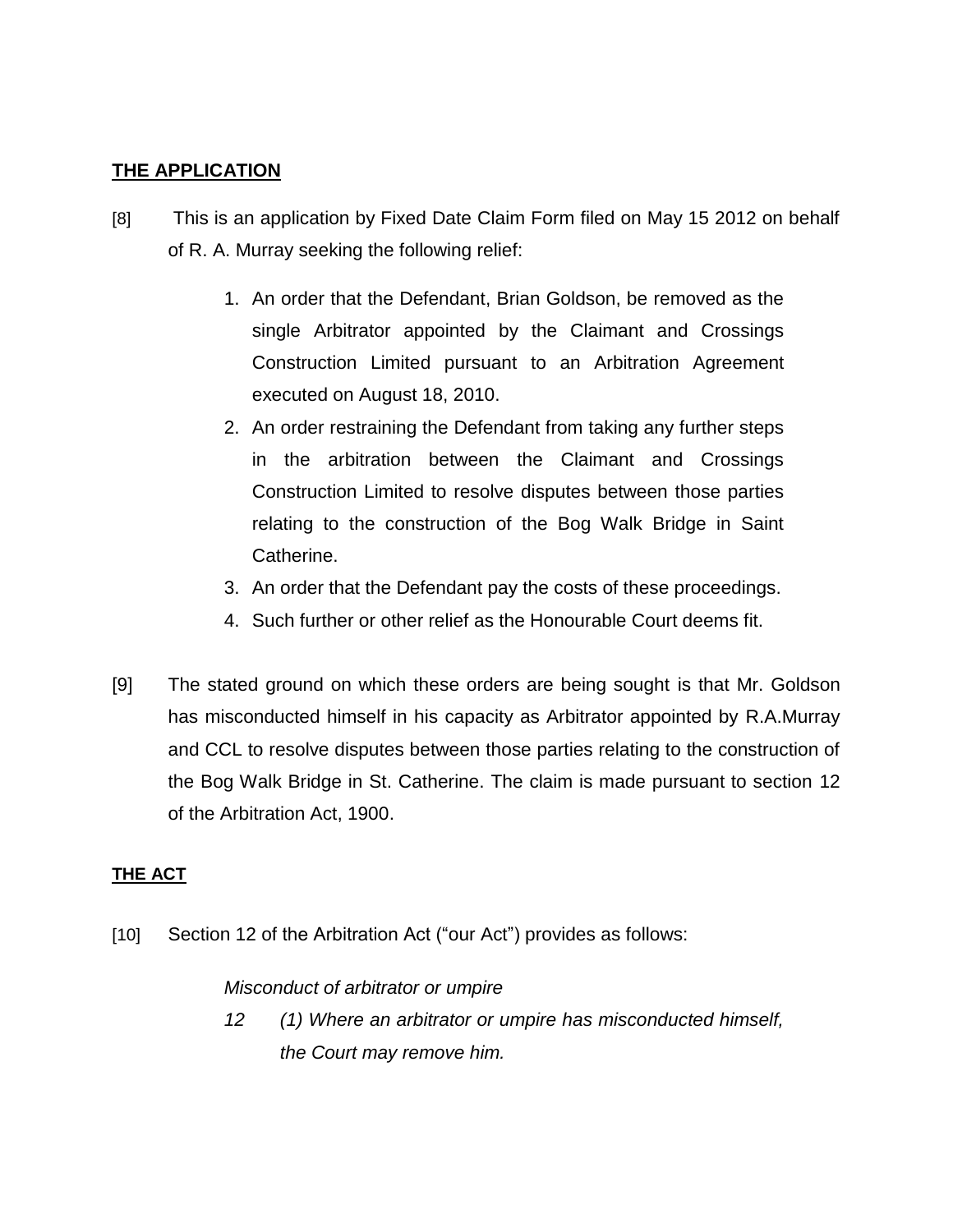*(2) Where an arbitrator or umpire has misconducted himself or an arbitration or award has been improperly procured the Court may set the award aside.*

In the instant case, we are concerned with sub-section 12(1) as no award is being challenged. It should be noted that where an award has been made by the arbitrator, section 11 of our Act empowers the court to order that the matters referred, or any of them, be remitted to the arbitrator for reconsideration.

## **THE MAIN ISSUES**

- [11] The main issues that arise for the Court's consideration are as follows:
	- (1) Whether the matters in respect of which R. A. Murray has complained are sufficient so as to amount to misconduct and thus to warrant Mr. Goldson's removal as arbitrator; and
	- (2) Whether there is a real danger of bias on the part of Mr. Goldson in the conduct of the arbitration.

## **MISCONDUCT**

- [12] Our Act does not define misconduct and neither does it state what types of acts or inaction constitute misconduct. It is therefore to the case law that I will have to look for guidance.
- [13] The claim is based on the following allegations of misconduct outlined in the Affidavit of Brian Joose, a Consultant and agent for R. A. Murray, sworn to on the 15<sup>th</sup> May 2012:
	- (a) Mr. Goldson did not deliver his decisions in relation to the Johnson's River and Angel's River Adjudications on time.
	- (b) In CCL's unsuccessful attempts to enlarge the time for Mr. Goldson to deliver his decisions in the Angel's River and Johnson's River Adjudications (Claims No.'d 2011CD00083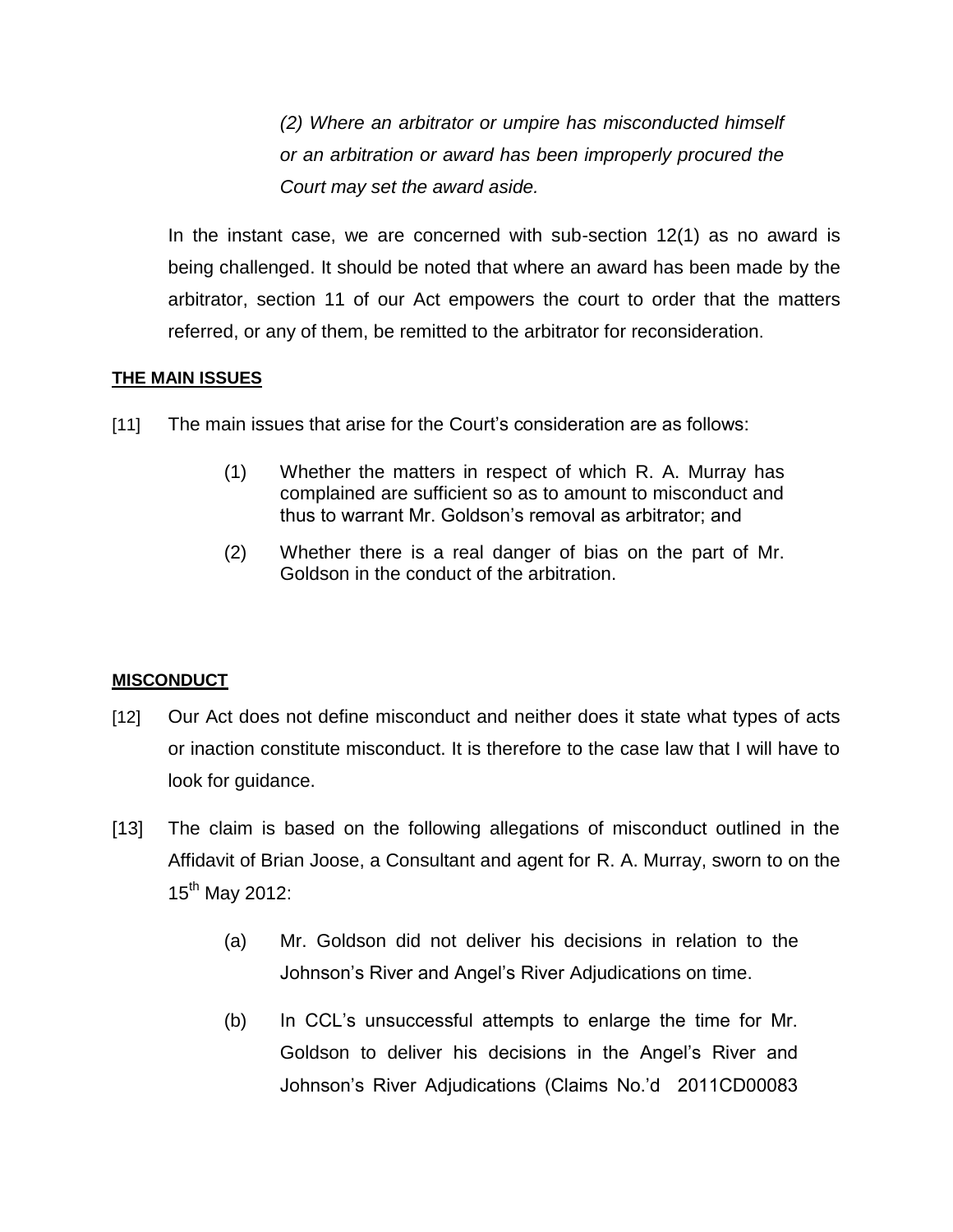and 2011CD00085) Mr. Goldson swore an Affidavit in which he had deponed that he was an Arbitrator even though he was appointed Adjudicator and the agreement appointing him was described as an "Adjudication Agreement".

- (c) In an Affidavit sworn to in Claims No.'d 2011 CD00083 and 2011 CD00085 (by then consolidated), Mr. Goldson partially attributed his delay to R. A. Murray. He claimed that R. A. Murray only submitted an electronic copy of the submissions relating to the Angel's River Adjudication, which Mr. Goldson claimed he did not receive due to a computer malfunction, yet R. A. Murray's Attorneys received a "read receipt" from Mr. Goldson.
- (d) Mr. Goldson was "siding with" CCL in seeking to have the time enlarged for him to deliver his decisions in relation to the Johnson's River and Angel's River Adjudications (paragraph 12 of Mr. Joose's Affidavit of May 15 2012).
- (e) On October 14, 2011, the Bog Walk Arbitration was adjourned without a date being set by Mr. Goldson (this without any objection from CCL), to enable R. A. Murray to commence court proceedings to challenge a decision made by Mr. Goldson. This decision was in relation to the question of whether he had the power to award damages consequent upon his determination that the contract between the parties had been wrongfully terminated by R. A. Murray. The proceedings to challenge Mr. Goldson's decision (Claim No. 2011 HCV 07437) are still pending. However, Mr. Goldson, at the request of CCL, some five months after the adjournment of the Bog Walk Arbitration, decided to resume, and has insisted on the resumption of the Arbitration. Mr. Goldson has insisted on the resumption even though he has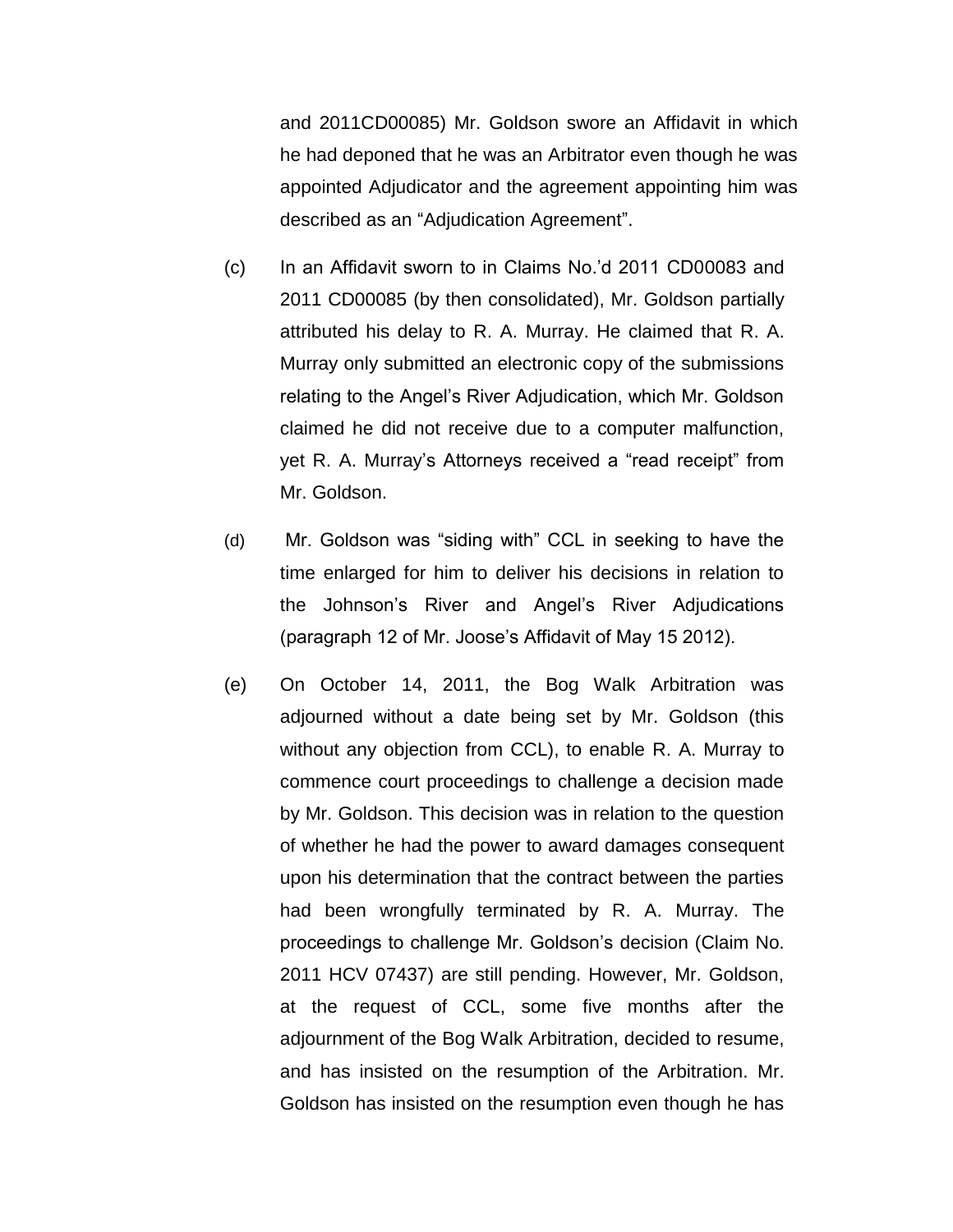not addressed R. A. Murray's concerns and view that the Arbitration should not be resumed until Mr. Goldson reimburses its wasted costs in the Adjudications that he presided over.

### **BIAS**

[14] R. A. Murray is of the view that Mr. Goldson's conduct in the Adjudications and the Arbitration has not only caused it to lose all confidence in his ability to act fairly and impartially in the Bog Walk Arbitration, but has also given rise to a real danger of bias on his part.

### **SUBMISSIONS ON BEHALF OF R. A. MURRAY**

[15] Mr. Stimpson in addition to providing the Court with written skeleton submissions, also provided written speaking notes. Counsel indicated that he was no longer pursuing any of the arguments surrounding the fact of Mr. Goldson calling himself "Arbitrator" instead of "Adjudicator" as he considered that the explanation given by Mr. Goldson in his Affidavit was reasonable, particularly having regard to the area taken to be his expertise. See Mr. Goldson's Affidavit, filed on the 28<sup>th</sup> June 2012, paragraph 6. Mr. Stimpson has also candidly admitted that whilst each of the allegations of misconduct in this case may not when looked at in isolation be sufficient to amount to misconduct, when taken as a whole, they do amount to misconduct on the part of Mr. Goldson. It was Mr. Stimpson's submission that the Court is fully entitled to look at all of the allegations, including those as to what transpired in the Adjudication matters or Court proceedings in order to decide whether Mr. Goldson has been guilty of misconduct. These should be assessed to see whether they have resulted in a loss of confidence on the part of R. A. Murray in his ability to conduct the Arbitration fairly and/or whether there is a real danger of bias. He further argued that in relation to Mr. Goldson's decision to resume the Bog Walk Arbitration, it would have been reasonable for Mr. Goldson to have said to CCL, the matters being challenged go to the root of the arbitration, and that the issue in court ought to be allowed to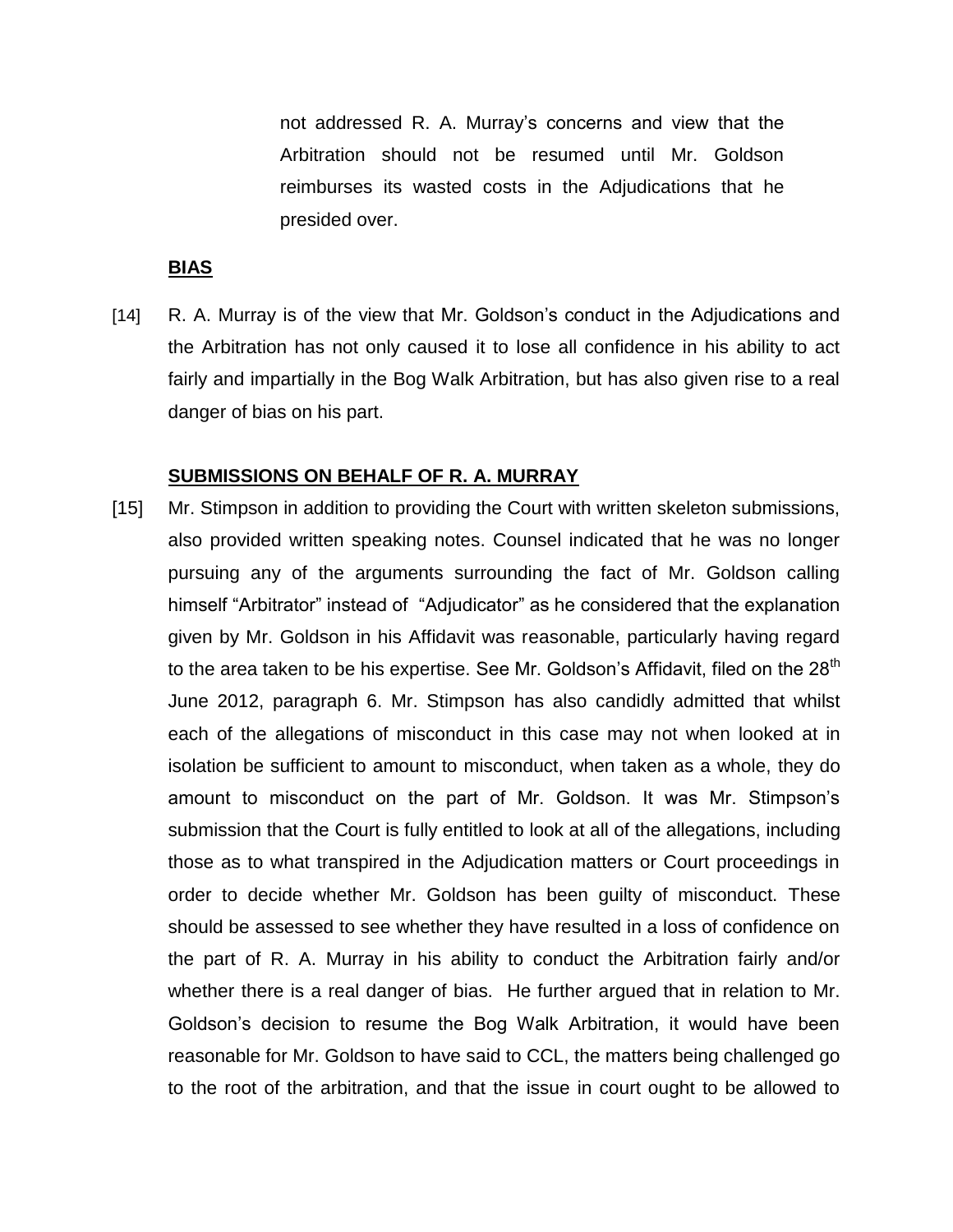proceed before pressing on with the Arbitration. This he submitted, was particularly so, since, although R. A. Murray could have applied for a stay of the Arbitration, the context is that in fact five months had elapsed since the filing of the challenge in Court. This in circumstances where Mr. Goldson has not addressed R. A. Murray's concerns that the Arbitration should not be resumed until he has reimbursed it for its wasted costs in the futile Adjudications which he presided over. This constitutes misconduct, Counsel submits.

#### **SUBMISSIONS ON BEHALF OF MR. GOLDSON**

[16] Mr. Graham presented written and supplemental written submissions. He has also argued that in relation to R. A. Murray's criticism that Mr. Goldson has "decided to resume the Bog Walk arbitration…and has insisted on the resumption of the arbitration…", that the filing of an appeal, and therefore by extension a challenge to the arbitrator's decision, does not operate as a stay of the arbitration proceedings. Further, that no stay of the arbitration has ever been applied for by R. A. Murray. CCL on 14 March 2012 issued a formal "Request to Arbitrator to Proceed" to Mr. Goldson. Mr. Graham argues that there is a contract signed by both parties agreeing to appoint Mr. Goldson as Arbitrator. In the absence of an order staying the arbitration proceedings, Mr. Goldson would have exposed himself to another complaint if he had not responded to the request by one of the parties to resume the Arbitration. This is particularly so since, as far as CCL is concerned, there were other matters in dispute not yet heard, and which are not in its view, the subject of R.A. Murray's application to the Court. In respect of these matters in CCL's view a separate ruling could be made. There is no evidence that any of the parties asked or invited Mr. Goldson to state a special case to the Court pursuant to section 20 of the Act. Nor was Mr. Goldson a party to the Suit challenging his decision, although he was clearly aware of its existence. Counsel submits that Mr. Goldson acting in accordance with the Arbitration Agreement dated  $18<sup>th</sup>$  August 2010, cannot be viewed as acts of, or as pointing to misconduct. It was further submitted that arbitration, and indeed, the Arbitration Agreement itself, speaks to the need for expedition. Mr. Graham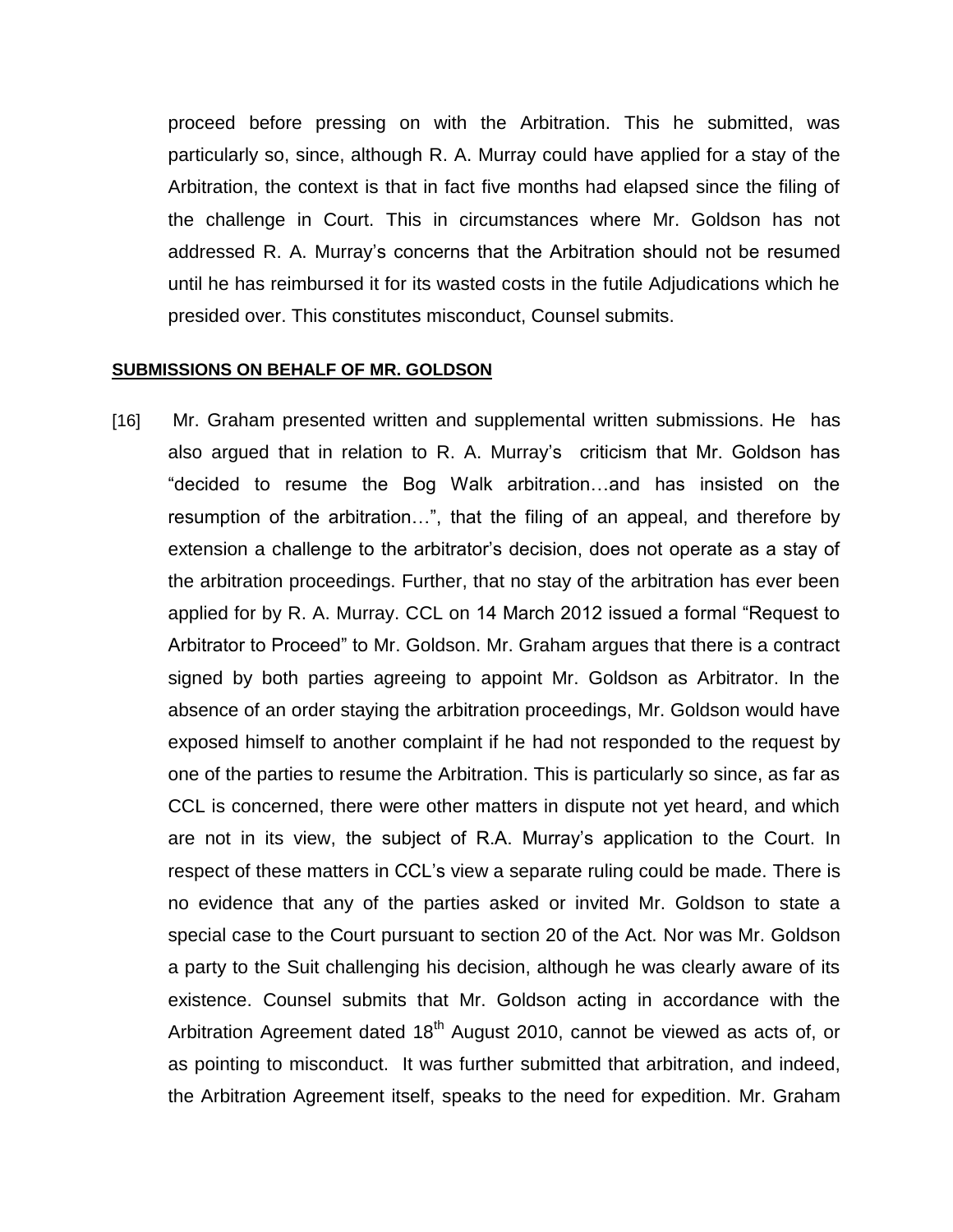referred to paragraphs 5,8 and 9 of the Arbitration Agreement which read as follows:

*5. The respective parties hereto will do and cause to be done all other things necessary and convenient for enabling the Arbitrator to make his award without delay.*

….<br>……

- *8. The Arbitrator may from time to time make his award upon any question or questions in dispute between the said parties that may have arisen and he shall not by doing so be deemed to have determined his authority until all matters relating to the premises shall have been finally disposed of. Any separate award shall be observed and performed without waiting for another award.*
- *9.* The Arbitrator, if he thinks fit, shall be at liberty to order the execution of any document or documents by or between the parties to the reference or any of them either for the purpose of giving effect to the award of the Arbitrator thereon and to direct by whom and at whose expense such documents shall be prepared and executed.
- [17] Mr. Graham has also argued that in relation to the grounds complained of regarding the Adjudication proceedings or wasted costs in relation to those proceedings, these matters cannot amount to misconduct on the part of Mr. Goldson because they relate to the Adjudications and not to the Arbitration. Mr. Graham further submits that the late delivery of the decisions in relation to the Adjudications affects both parties equally. He submits that R.A. Murray cannot properly assert that by Mr. Goldson delivering his decisions late, he was not acting impartially. Further, the late delivery of a decision, he submits, cannot amount to actual or imputed bias.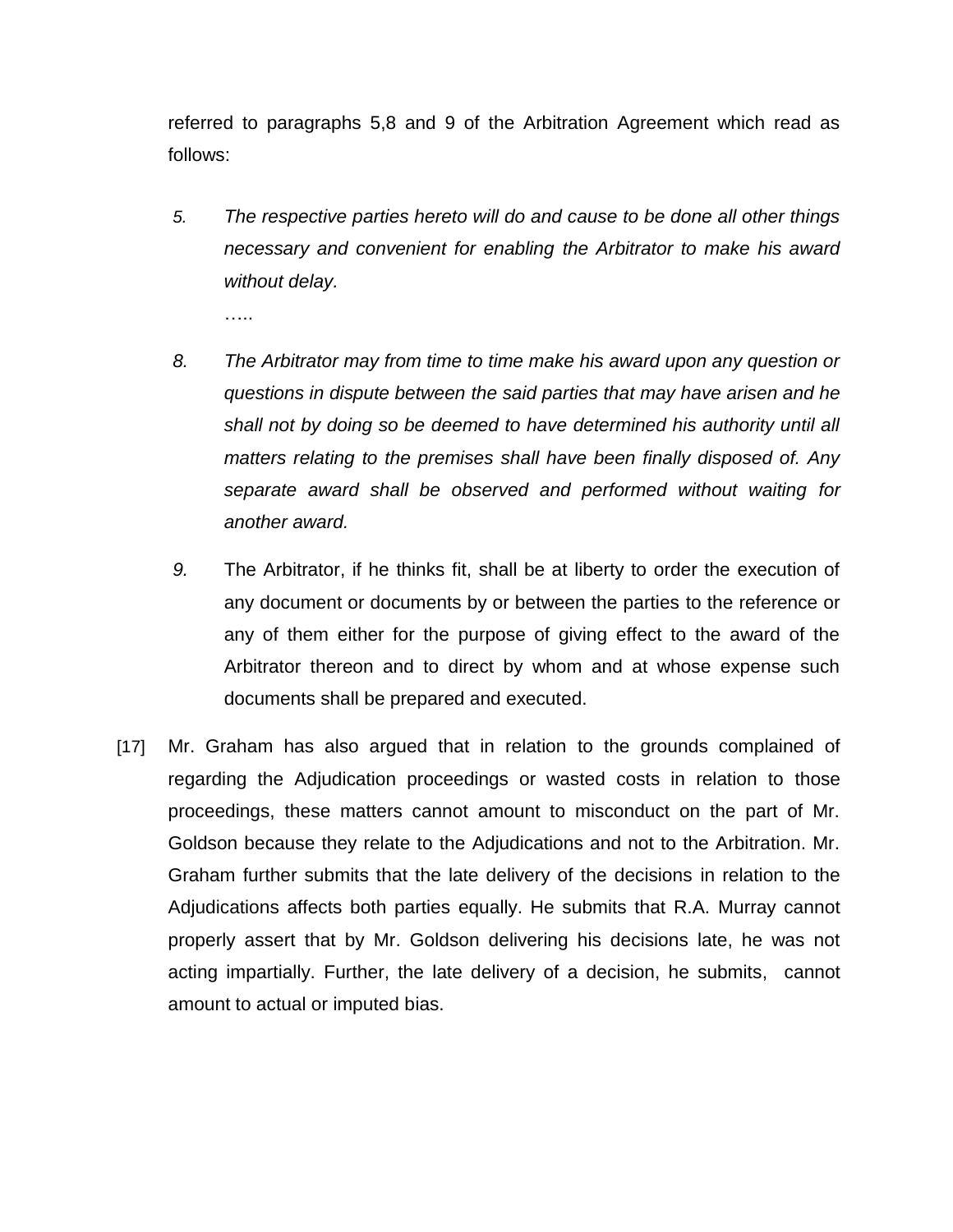[18] Counsel submits that R. A. Murray has put forward no evidence to support its allegations that Mr. Goldson has misconducted himself in his capacity as an arbitrator. Nor is there evidence of actual or apparent bias.

#### **MISCONDUCT**

….

[19] At paragraph 587 of Halsbury's Laws of England, 4<sup>th</sup> Edition, Volume 2, published 1973, (that paragraph and others having been cited by Mr. Stimpson on behalf of R.A. Murray), it is stated that "At common law the court had no jurisdiction to remove an arbitrator or umpire; but by statute where an arbitrator or umpire has misconducted himself or the proceedings he may be removed by order of the High Court." A footnote refers to sub-section 23(1) of the English Arbitration Act of 1950, which is in *pari materia* to our sub-section 12(1). In our Court of Appeal's decision in S.C.C.A No. 20 of 2006, **Sans Souci Ltd. v. VRL Services Ltd.** delivered 12<sup>th</sup> December 2008, Harrison P., at paragraph 17, stated that subsection 23(2) of the 1950 English Act is in *pari materia* with subsection 12(2) of our Act. The expression "misconduct" is of wide import and does not necessarily connote that the arbitrator has been guilty of moral turpitude. It ranges from a fundamental abuse of his position, i.e. "on the one hand, that which is misconduct by any standard, such as being bribed or corrupted, to "mere 'technical' misconduct, such as making a mere mistake as to the scope of the authority conferred by the agreement of reference. That does not mean that every irregularity of procedure amounts to misconduct" –Halsbury's paragraph 622. Our Act does not define misconduct, and it is tolerably clear that it is difficult to define exactly what this term means. However, in the following circumstances, it has been held that misconduct occurs:

> *(4) if there has been irregularity in the proceedings, as for example, where the arbitrator failed to give the parties notice of the time and place of meeting, or where the agreement required the*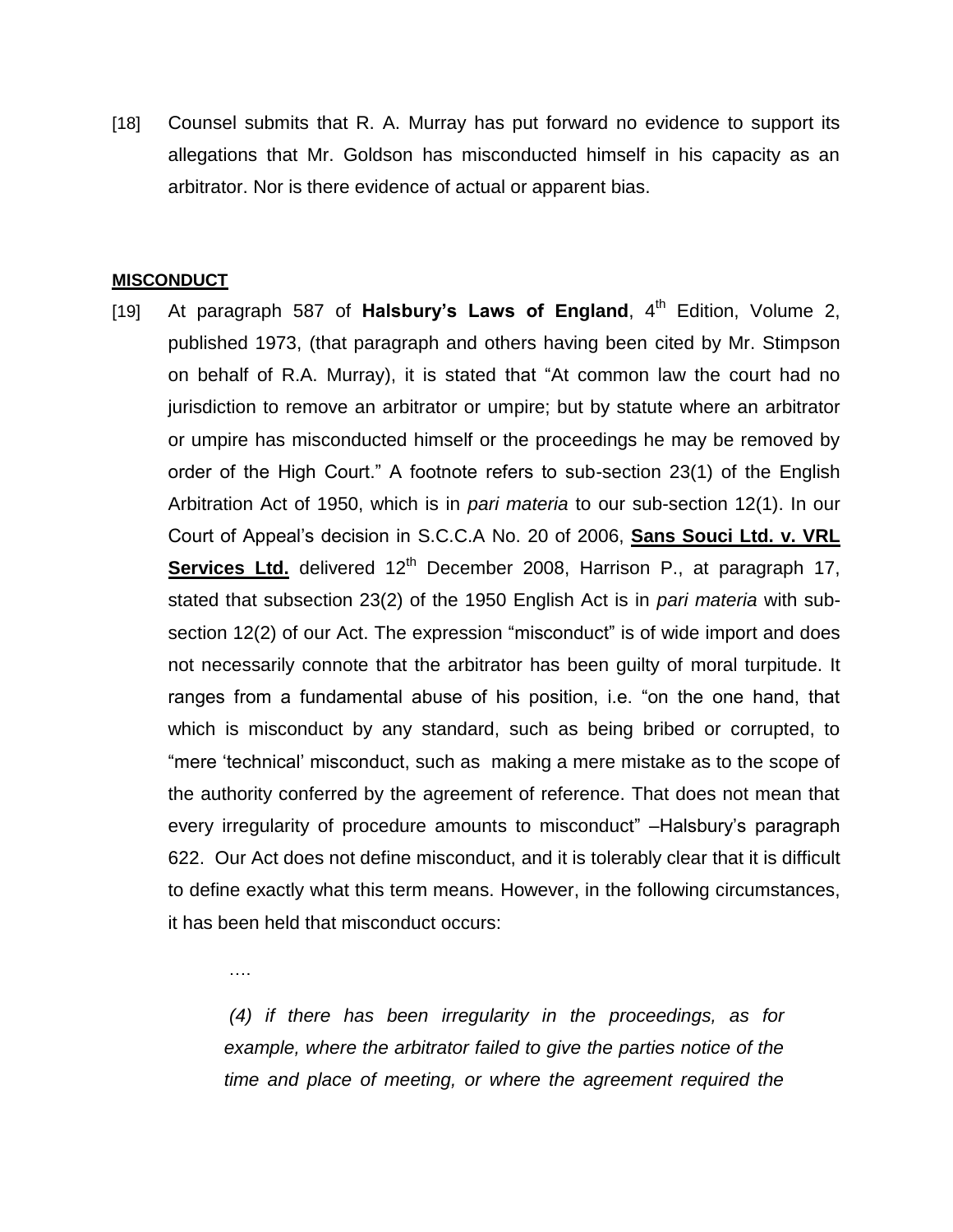*evidence to be taken orally and the arbitrator received affidavits, or where the arbitrator refused to hear the evidence of a material witness, or where the examination of witnesses was taken out of the parties' hands, or where the arbitrator failed to have foreign documents translated, or where, the reference being to two or more arbitrators, they did not act together, or where the umpire after hearing evidence from both arbitrators, received further evidence from one without informing the other…,*

*(5) if the arbitrator or umpire has failed to act fairly towards both parties, as, for example, by hearing one party but refusing to hear the other, or by taking evidence in the absence of one party or both parties, or by failing to give a party the opportunity of considering the other party's evidence, or by using knowledge he has acquired in a different capacity in such a way as to influence his decision or the course of the proceedings, or by making his award without hearing witnesses whom he has promised to hear, or by deciding the case on a point not put to the parties ;*

*(6) if the arbitrator or umpire refuses to state a special case himself or allow an opportunity of applying to the court for an order directing the statement of a special case;*

…. – see paragraph 622 of the Halsbury's and the numerous cases there footnoted.

[20] It has also been held to be misconduct for a party to decide the case against a party without having heard submissions. In the English Court of Appeal's decision in **Modern Engineering (Bristol) Ltd. v. C.Miskin & Son Ltd.** [1981] 1 Lloyd's Reports, 135, cited by Mr. Stimpson on behalf of R.A. Murray, a useful distinction was made between whether an arbitrator had misconducted himself as opposed to the proceedings. The Court was here considering sub-section 23(1) of the English Arbitration Act of 1950. At page 138, Dunn L.J. declared that "Arbitration is now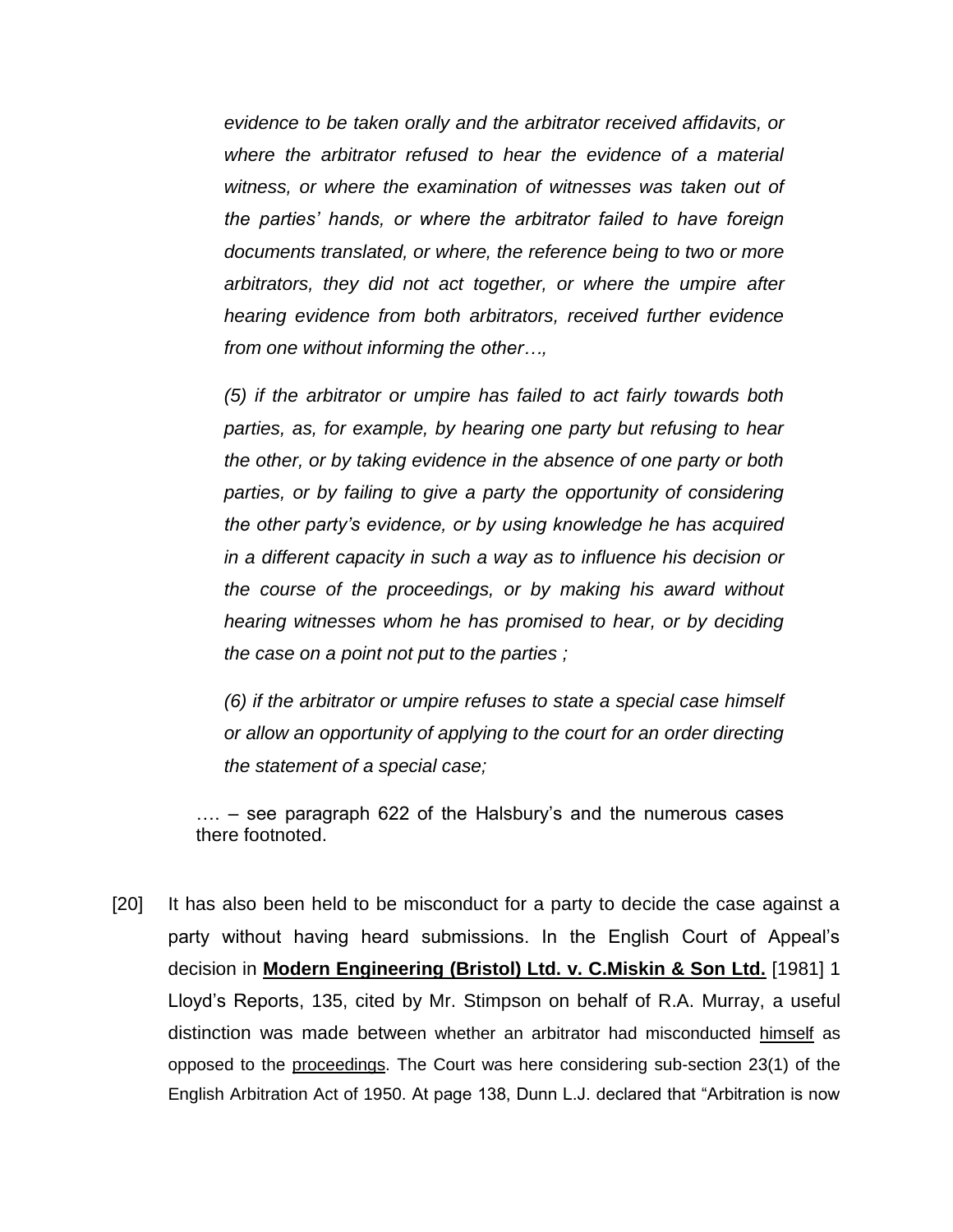one of the most important spheres of activity in the system of administering justice in this Land." I daresay arbitration is also an important process in the administration of justice in Jamaica. In **Modern Engineering**, it was held as follows (as set out in the Headnote):

*Held, by C.A. (Lord Denning M.R. and Dunn L.J.), that (1) there was no suggestion that the arbitrator had misconducted himself but it was plain that he misconducted the proceedings in that he had decided a case against a party without having heard the submissions in the case and that was clearly a breach of natural justice;…*

*(2) the question here was whether his conduct was such as to destroy the confidence of the parties or either of them in his ability to come to a fair and just conclusion and here it appeared that if the arbitrator was allowed to continue with the arbitration one at least of the parties would have no confidence in him and would feel that the issue had been prejudged against him…* 

*(3) although the removal of the arbitrator would give rise to delay, extra expenses and the like it was far more important that this Court should see that arbitrations were properly conducted so that the arbitrator could have the confidence of those who appeared before him and here since the conduct of the arbitrator was such as to lose that confidence he ought to be removed…*

- [21] It is misconduct for the arbitrator to introduce into the proceedings evidence other than that adduced by the parties-**Owen v. Nichol** [1948] 1 All E.R. 707, 709 per Tucker J., cited by Mr. Graham.
- [22] An arbitrator who is indebted to one party to the arbitration has been restrained from acting and removed as an arbitrator on the basis that he would be unsuitable to continue in that role because he would not in all probability exercise his duties with impartiality –**Beddow v. Beddow** (1878) 9 Ch D. 89, cited by Mr. Stimpson.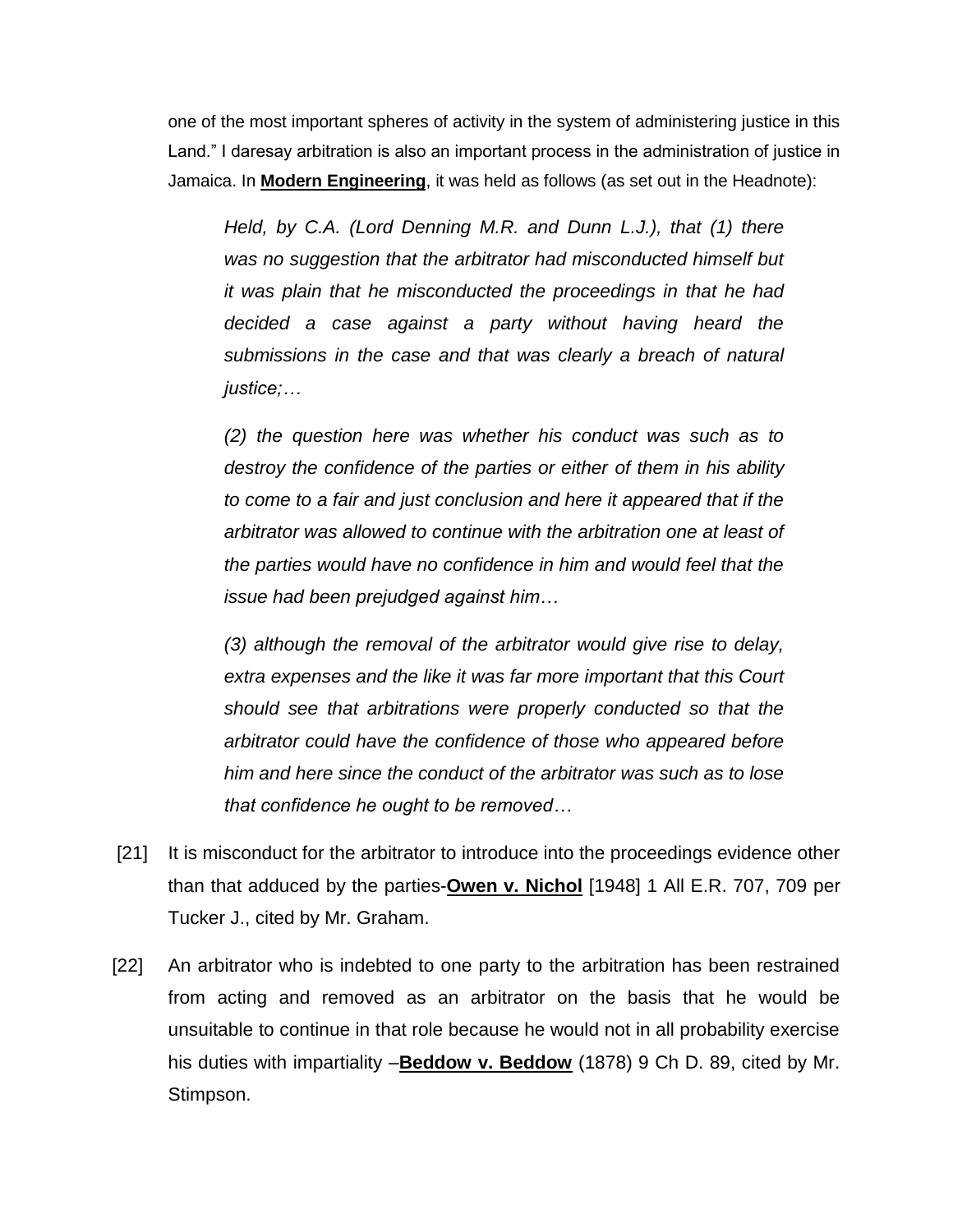- [23] If an arbitrator assumes an excess of authority, as for example where he failed to take into account the illegality of the contract into which the parties had entered, then he may be held to have misconducted himself -**Taylor v. Barnett** [1953] 1 All E,R, 843 at 844 and 846 per Singleton L.J., cited by Mr. Graham. In this case the English Court of Appeal decided that the proper course was for the award to be set aside under section 23(2) of the English Arbitration Act of 1950, and not to remit it to the arbitrator for re-consideration under section 22(1). It was stated by Singleton L.J. at page 846 that a layman or a lawyer looking at the contract with the relevant statutory instrument must see that it was illegal.
- [24] Mr. Graham cited the decision of Mustill J. (as he then was), sitting in the English Queen's Bench Division (Commercial Court), **Bremer Handelsgesellschaft M.B.H. v. ets. Soules et Cie and Anthony G. Scott** [1985] 1 Lloyd's Reports, 161. At 164, under a sub- heading in the law report, "Removal for misconduct: principles", his Lordship stated:

*There are three material situations in which the High Court has power to remove an arbitrator for 'misconduct', under section 23 of the Arbitration Act 1950.* 

- *(1) Where it is proved that the arbitrator suffers from what may be called 'actual bias'. In this situation, the complaining party satisfies the court that the arbitrator is predisposed to favour one party, or, conversely, to act unfavourably towards him, for reasons peculiar to that party, or to a group of which he is a member. Proof of actual bias entails proof that the arbitrator is in fact incapable of approaching the issues with the impartiality which his office demands.*
- *(2) Where the relationship between the arbitrator and the parties, or between the arbitrator and the subject-matter of the dispute, is such as to create an evident risk that the arbitrator has been, or will in the future be, incapable of acting impartially. To establish a case of misconduct in this category, proof of actual bias is unnecessary. The misconduct consists of assuming or remaining in office in*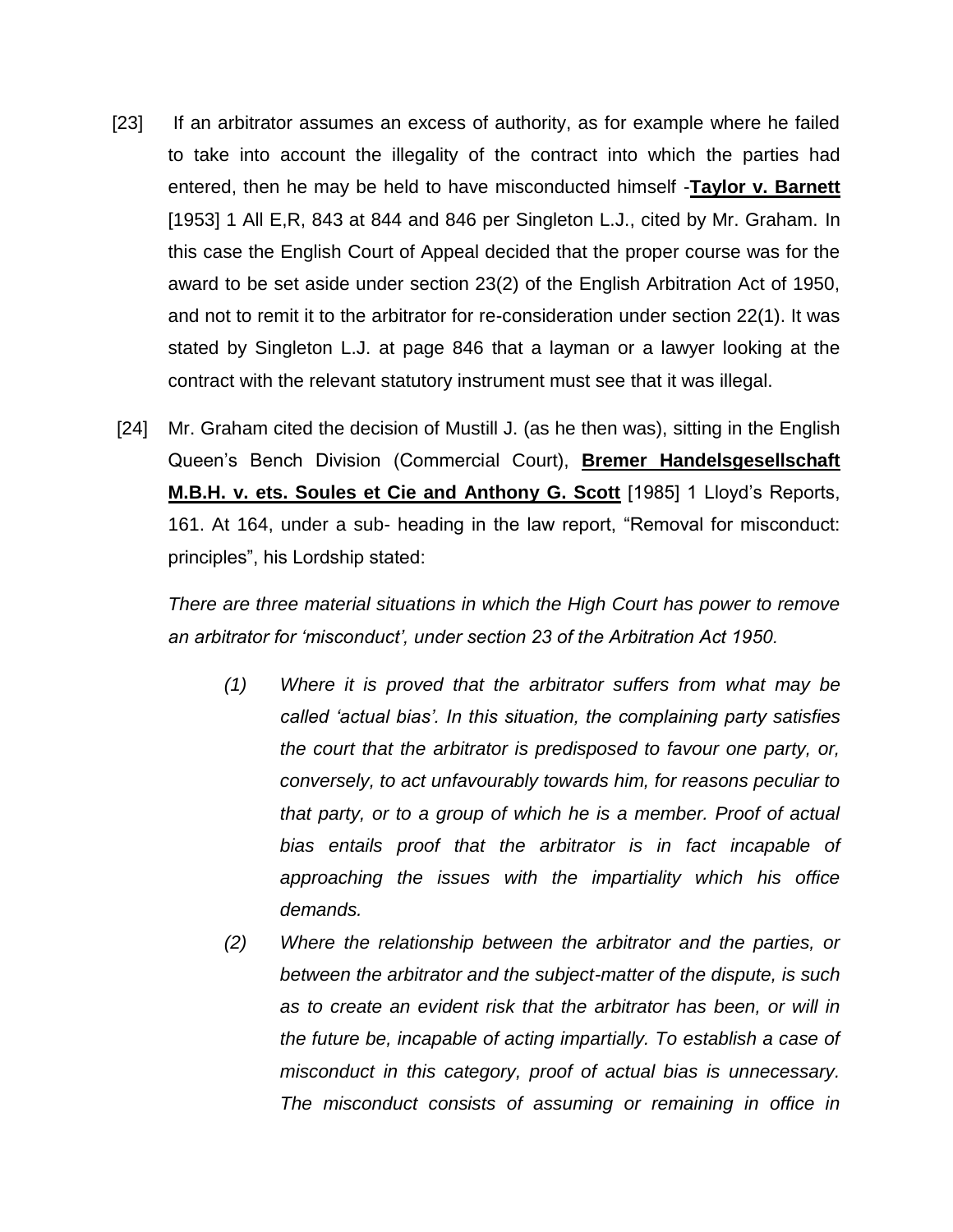*circumstances where there is a manifest risk of impartiality. This may be called a case of 'imputed bias'.* 

*(3) Where the conduct of the arbitrator is such as to show that, questions of partiality aside, he is, through lack of talent, experience or diligence, incapable of conducting the reference in a manner which the parties are entitled to expect.*

### **BIAS- A FORM OF MISCONDUCT**

[25] It would appear that an arbitrator may be removed where there is a real danger of bias in the sense that he might unfairly regard, or have unfairly regarded, with favour or disfavour the case of a party to the issue under consideration by him:– see **R v. Gough** [1993] 1 W.L.R. 904E, and our Court of Appeal's decision in **Henriques v. Tyndall** [2012] J.M.C.A. Civ. 18, cited by Mr. Stimpson. As stated in footnote 46, in paragraph 7-067, page 355 of the well-known work of **Russell on Arbitration**, 21<sup>st</sup> Edition, which work is referred to in a number of the authorities cited by Mr. Graham, "This case [**R v.Gough**] did not involve an arbitral tribunal but the judge reviewed all the previous authorities including those relating to arbitrators." In **R. v. Gough**, the House of Lords laid down guidance in relation to cases where apparent bias is alleged. It was held that the same test was to be applied whether the case is concerned with justices or members of other inferior tribunals, or with jurors or with arbitrators. At page 904 B-F, Lord Goff of Chieveley expounded on the appropriate test of a real danger of bias. The learned Law Lord stated, (at letters C-E):

> *Furthermore, I think it unnecessary, in formulating the appropriate test, to require that the court should look at the matter through the eyes of a reasonable man, because the court in cases such as these personifies the reasonable man; and in any event the court has first to ascertain the relevant circumstances from the available evidence, knowledge of which would not necessarily be available to an observer in court at the relevant time. Finally, for the avoidance of*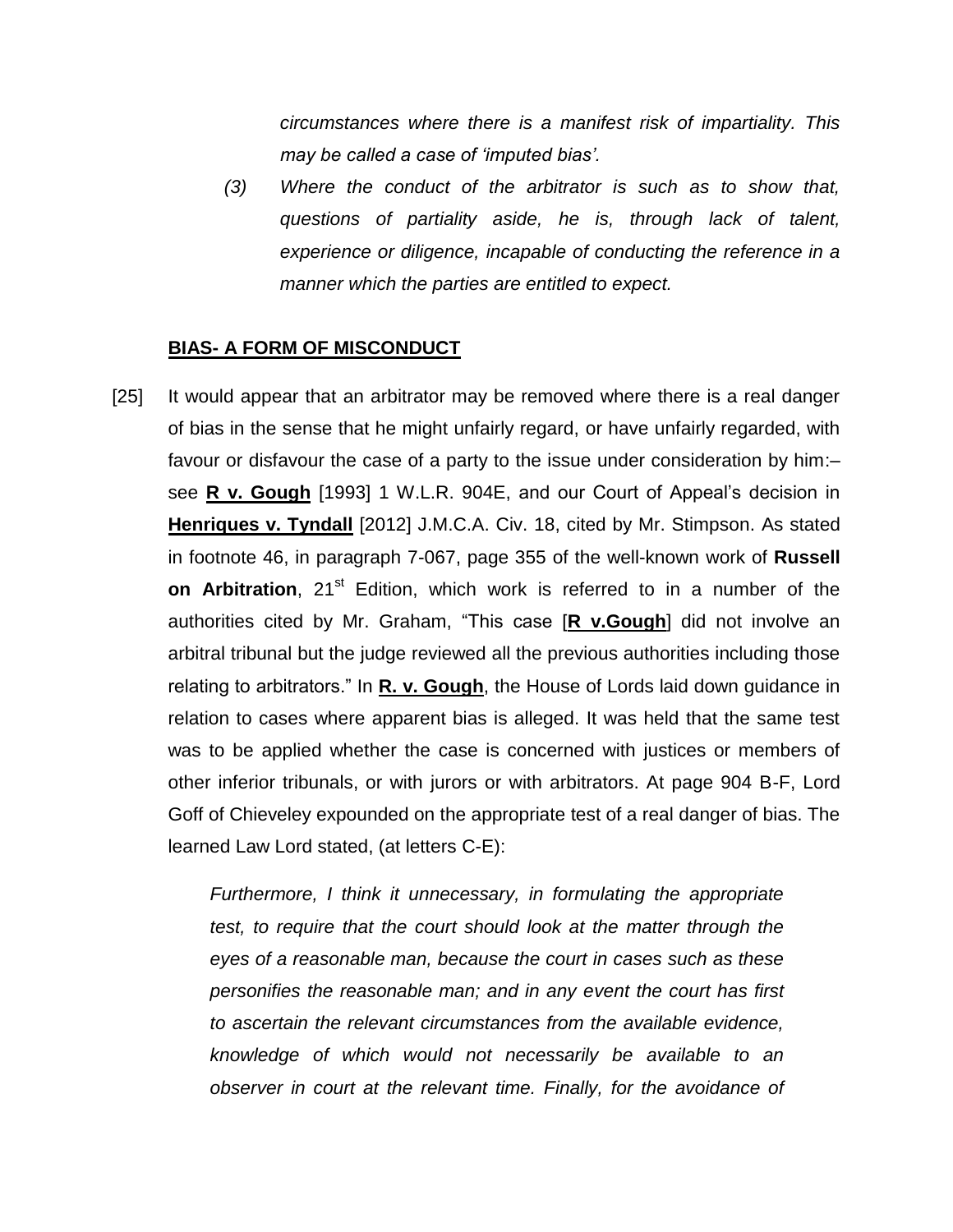*doubt, I prefer to state the test in terms of real danger rather than real likelihood, to ensure that the court is thinking in terms of possibility rather than probability of bias. Accordingly, having ascertained the relevant circumstances, the court should ask itself whether, having regard to those circumstances, there was a real danger of bias on the part of the tribunal in question, in the sense that he might unfairly regard (or have unfairly regarded) with favour or disfavour, the case of a party to the issue under consideration by him…*

### (My emphasis)

- [26] In my judgment, bias is a form of misconduct so there really is one over-arching ground for the application by R. A. Murray, and that is misconduct. Bias is a specie of breach of natural justice, natural justice itself falling under the head of procedural irregularity. This is also encapsulated in the term "misconduct".
- [27] Before moving on to refer to other cases cited by Mr. Graham in relation to misconduct, there is an issue raised by Mr. Stimpson which must be dealt with. A number of the authorities cited by Mr. Graham in relation to his written submissions and supplemental written submissions consist of decisions made after the English Arbitration Act of 1996 ("the 1996 Act") came into force. That Act repealed section 23(1) of the 1950 Act. Mr. Stimpson submitted that these cases were not the appropriate cases for the Court to have regard to since the 1996 Act does not speak of "misconduct", whereas our Act, and the English 1950 Act do. He pointed to certain segments of the judgment in **Groundshire v. VHE Construction** [2001] EWHC 8, one of the cases relied upon on behalf of Mr. Goldson, as supporting his submission that these cases do not represent the law in Jamaica. It was the submission that our Act affords wider grounds for removing an arbitrator than does the 1996 Act and allows the court to take into account all matters in which the arbitrator has been involved.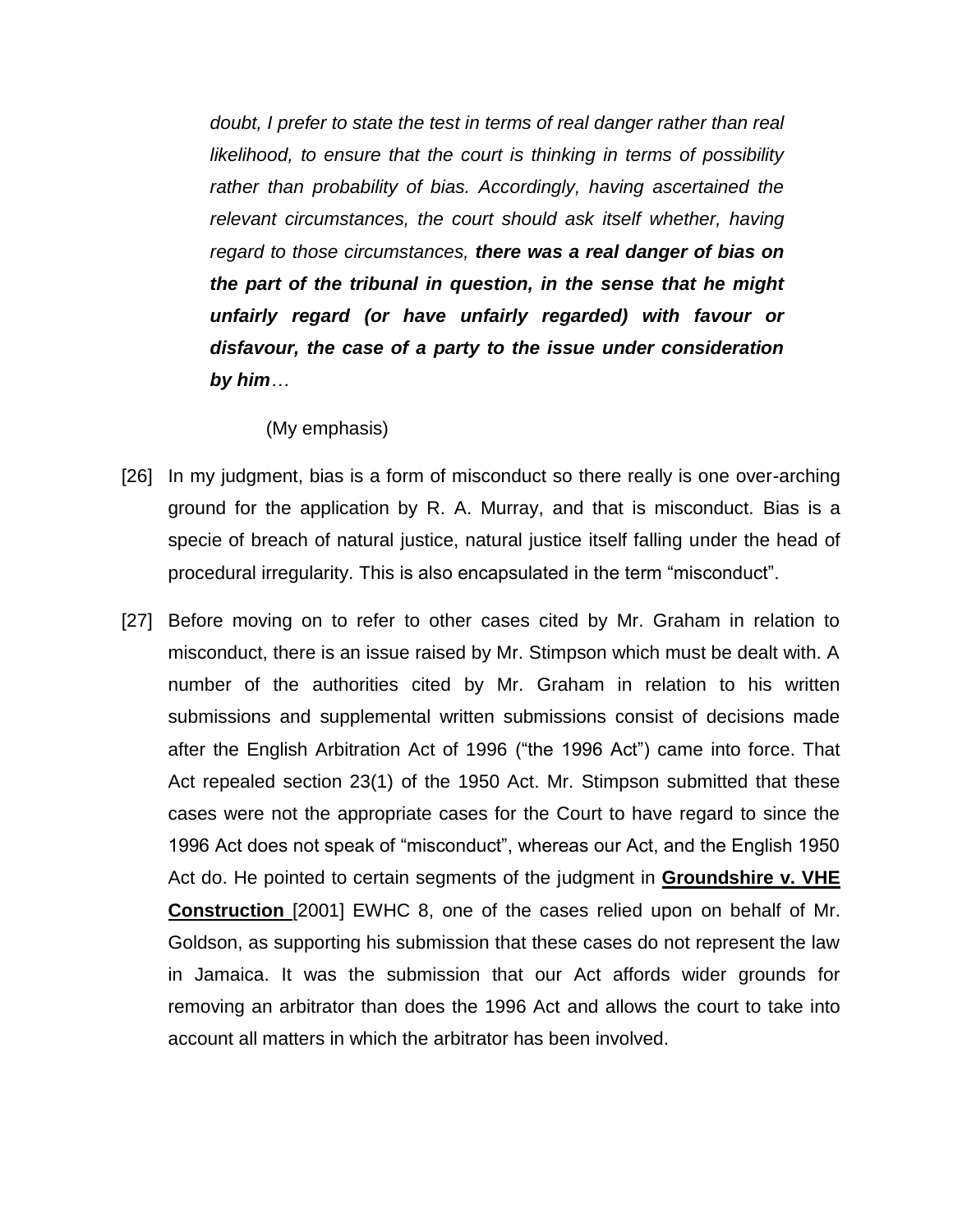- [28] Mr. Graham, on the other hand, whilst conceding that the wording of the Act and the 1996 English Act are different, submitted that some of the principles discussed in the cases relate not only to the 1996 Act, and would be just as applicable to our Act. He submitted that some of the reasoning evinced in these decisions, and the dicta they contain cannot be ignored.
- [29] Section 24 of the 1996 Act replaced sections 13 and 23 of the English Arbitration Act of 1950. Upon application by a party to the arbitral proceedings, the court has power to remove an arbitrator under section 24 of the 1996 Act on any of the four grounds specified in that section. These are (1) Partiality; (2) Absence of required qualifications; (3) Incapacity; and (4) Refusal or Failure to Act:-see paragraphs 7- 065-7-075 of the **Russell on Arbitration**. I found paragraph 7-076 of the **Russell**  to also be instructive. It is there stated:

*7-076. Misconduct. This word does not appear in the Arbitration Act of 1996 but it is appropriate to comment briefly on what was meant by "misconduct" under the earlier legislation. It was nowhere defined in the former legislation, but it covered a wide range of errors on the part of an arbitrator. It ranged from a fundamental abuse of his position to what was often referred to as "technical misconduct", i.e. where the arbitrator made errors but not in a culpable way or so as to impugn his integrity. Where the misconduct was more serious in the sense that the arbitrator's integrity was impugned or the parties lost confidence in him, his removal or the setting aside of his award, rather than remitting the award to him, was considered more appropriate.*

*Misconduct could arise in various circumstances. For example, the arbitrator may have failed to deal with all the issues in the award, or may have made an accidental error in the award, or failed to observe the principles of natural justice. He may also have misconducted himself by acting in excess of his jurisdiction by purporting to decide issues which were not within his terms of reference, or by making an error of law in an*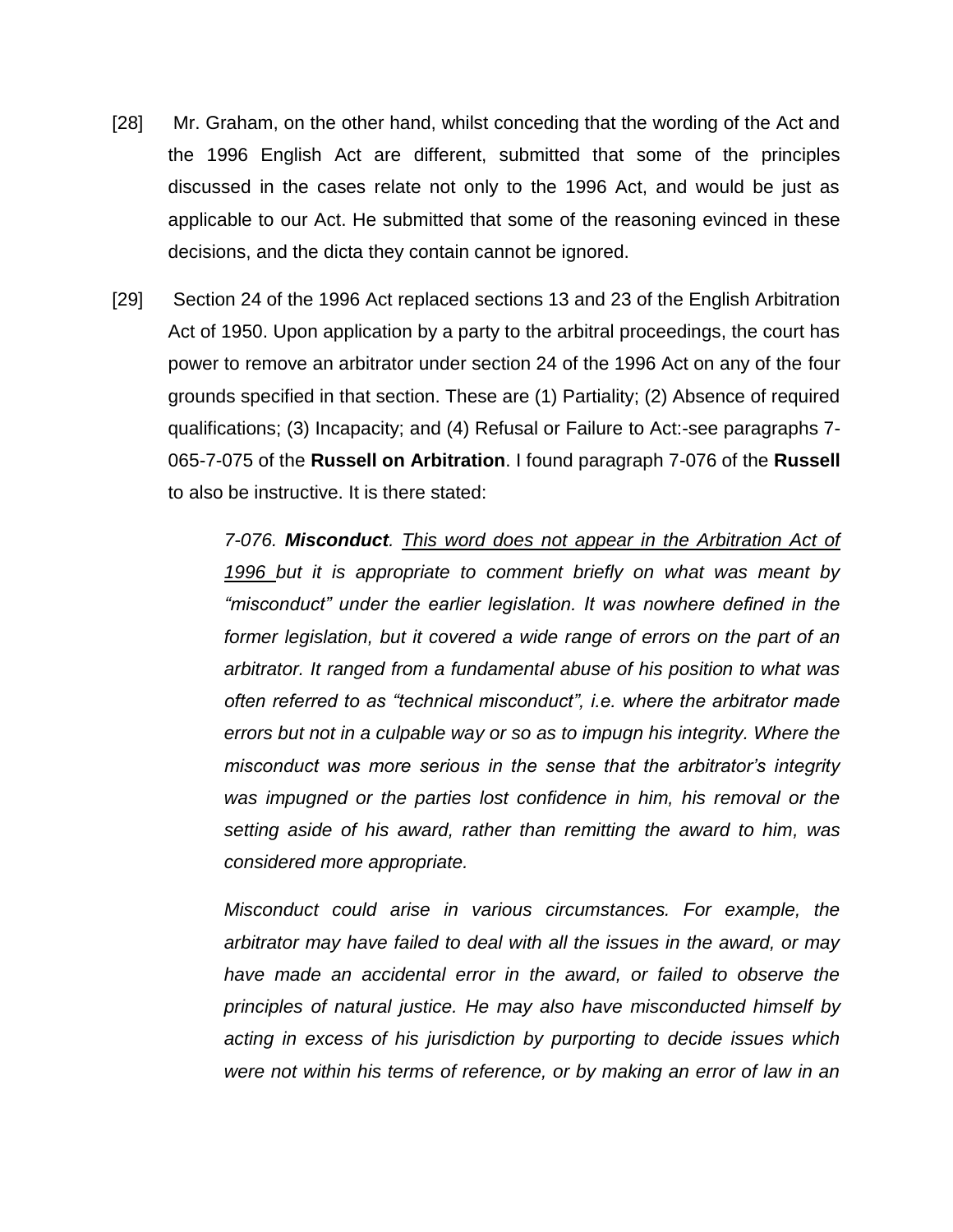*award, although in the last case any challenge to the award had to be by way of appeal.* 

*Under the Arbitration Act 1996 the grounds for removing an arbitrator are confined to the four grounds specified in section 24.*

(Underlining emphasis mine)

- [30] In addition, at paragraph 7-065 of the **Russell**, it is stated that "In exceptional cases the court is empowered to remove an arbitrator in the course of the reference upon the application of one or more of the parties to the arbitration. The grounds for such an application are specified in section 24 of the Act, and the court will not exercise the discretion in favour of removal unless convinced that this is the only right course to take " (My emphasis). The footnote which is attached to this last sentence refers to and reads as follows- " *Succula Ltd and Pomona Shipping Co. Ltd v. Harland and Wolff Ltd* [1980] 2 Lloyd's Rep. 381 a decision based on Part 1 of the Arbitration Act 1950, which has been replaced by the Arbitration Act 1996."
- [31] Further, at paragraphs 5-060-5-062 of the **Russell** referred to at paragraphs 27- 29 of the **Groundshire** decision, the learned author discusses section 33(1) of the 1996 Act, which deals with the duty of the arbitrator to act fairly. The author refers to certain cases in a footnote to paragraph 5-060, and states that "These cases were all decided under the old law but the same principles would be applied to determine whether the tribunal has acted fairly under the 1996 Act."
- [32] In **Groundshire**, His Honour Judge Bowsher Q.C., sitting as a Judge of the Queen's Bench Division Technology and Commercial Court, discussed the interrelationship, if any, of certain aspects of the 1996 Act and the 1950 Act and decisions decided under "the old law", (i.e. the 1950 Act). Judge Bowsher makes a number of pertinent observations, at paragraphs 18, 19, 27-32, 34, 38 and 40 (inclusive)

## *D. Removal of Arbitrator*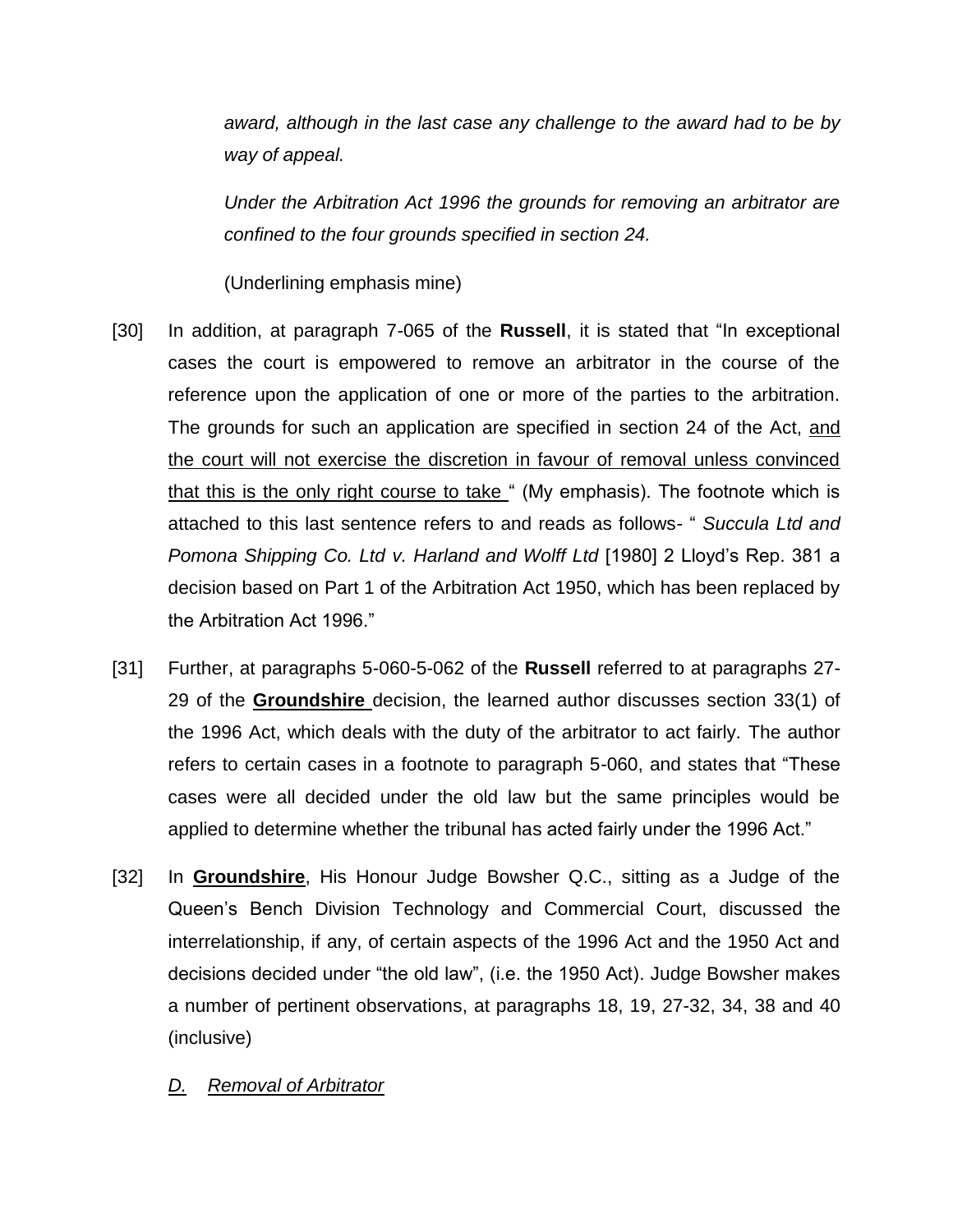*18. It has been submitted that the test for removal of an arbitrator is the same as the test for remission of an award. I reject that submission.*

19. Where an arbitrator has failed properly to conduct the proceedings so that *substantial injustice has been or will be caused to the applicant, the court has a choice. The court may remit the award to the same arbitrator or it may remove the arbitrator.*

*….*

*27. With regard to section 33 of the 1996 Act, counsel for GS relies on paragraphs 5-060 to 5-062 of Russell on Arbitration, 21st Edition, page 195. I will not read those paragraphs, but they can be taken as read into this judgment.*

*28. As is indicated in a footnote in Russell, all the authorities cited as propositions for this statement were decided under the old law. It is said by the editors of Russell that the same principles would be applied to determine whether a tribunal has acted fairly under the 1996 Act.*

*29. Fairness is fairness, but the results of a lack of fairness required by statute may be changed. The 1996 Act intended to change the law. It was not merely a codifying statute. The court may be required in some circumstances to enforce or not to disturb an arbitrator's decision, even when the court disagrees with that decision in law or in fact.*

*30. So also under the 1996 Act the court may be required to enforce or decline to disturb an arbitrator's decision even when the court discerns an element of unfairness.*

*31. Both sections 68 and 24 of the Act justify action only when substantial injustice has been or will be caused to the applicant, not when an injustice may be caused to the applicant. It follows that even unfairness does not of itself without more vitiate an arbitral award.*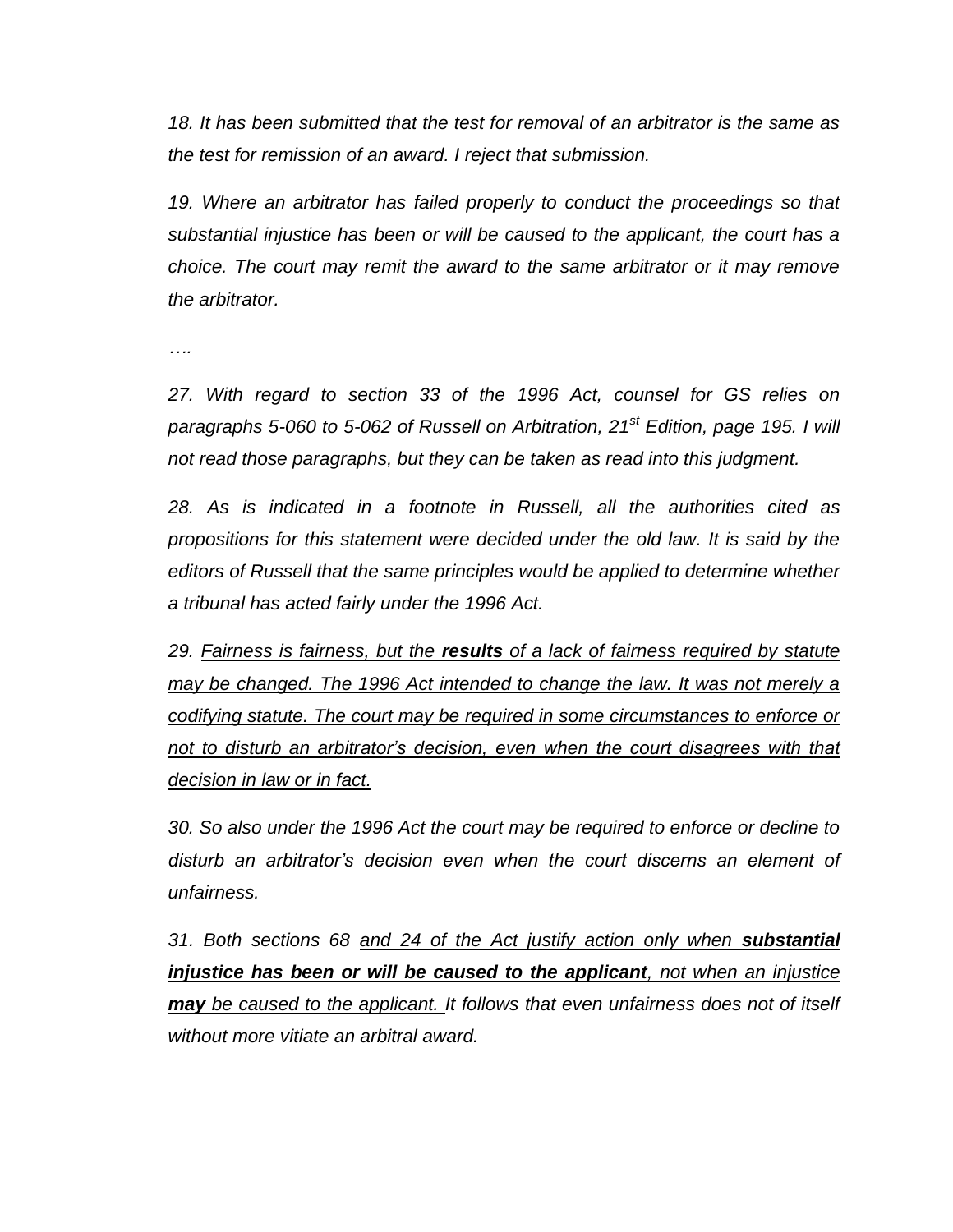*32. It is more important to look at the decisions that the courts made after the 1996 Act came into force than to consider the earlier decisions.*

*…..*

*34…….The Act does not require the court to speculate what would have been the result if the principles of fairness had been applied, but the Act requires that the court is only to interfere on the ground of serious irregularity in the form of unfairness if the court considers, not speculates, that the irregularity or unfairness has caused or will cause substantial injustice to the applicant.* 

*….*

# *38. The policy of the 1996 Act is to make it more difficult to question the decisions of arbitrators, not to make challenges easier.*

*….*

*40. In the present context, Parliament plainly meant to refer to some injustice that had some real effect as opposed to a failure to deal with arguments that cause affront or disquiet without substantial effect. The highest requirement that justice should manifestly be seen to be done may require that a judicial decision be overturned because of the manner in which it was reached, without it being demonstrated that the result produced injustice. But that is not the system applied to arbitrations under the 1996 Act.*

(My emphasis)

[33] What is the upshot of all of this? In my judgment, it is as follows. We must start from the premise, that whether under our Act, the old English Act of 1950 or the 1996 Act, this type of arbitration takes place as a result of agreement between the parties. The Court's power to set aside derives not from the common law; it is a jurisdiction that is statutorily created. The Court has a discretion whether or not to remove the arbitrator, and it is a discretion that must be exercised justly and judiciously. This statutory jurisdiction is limited by the grounds set out in the Act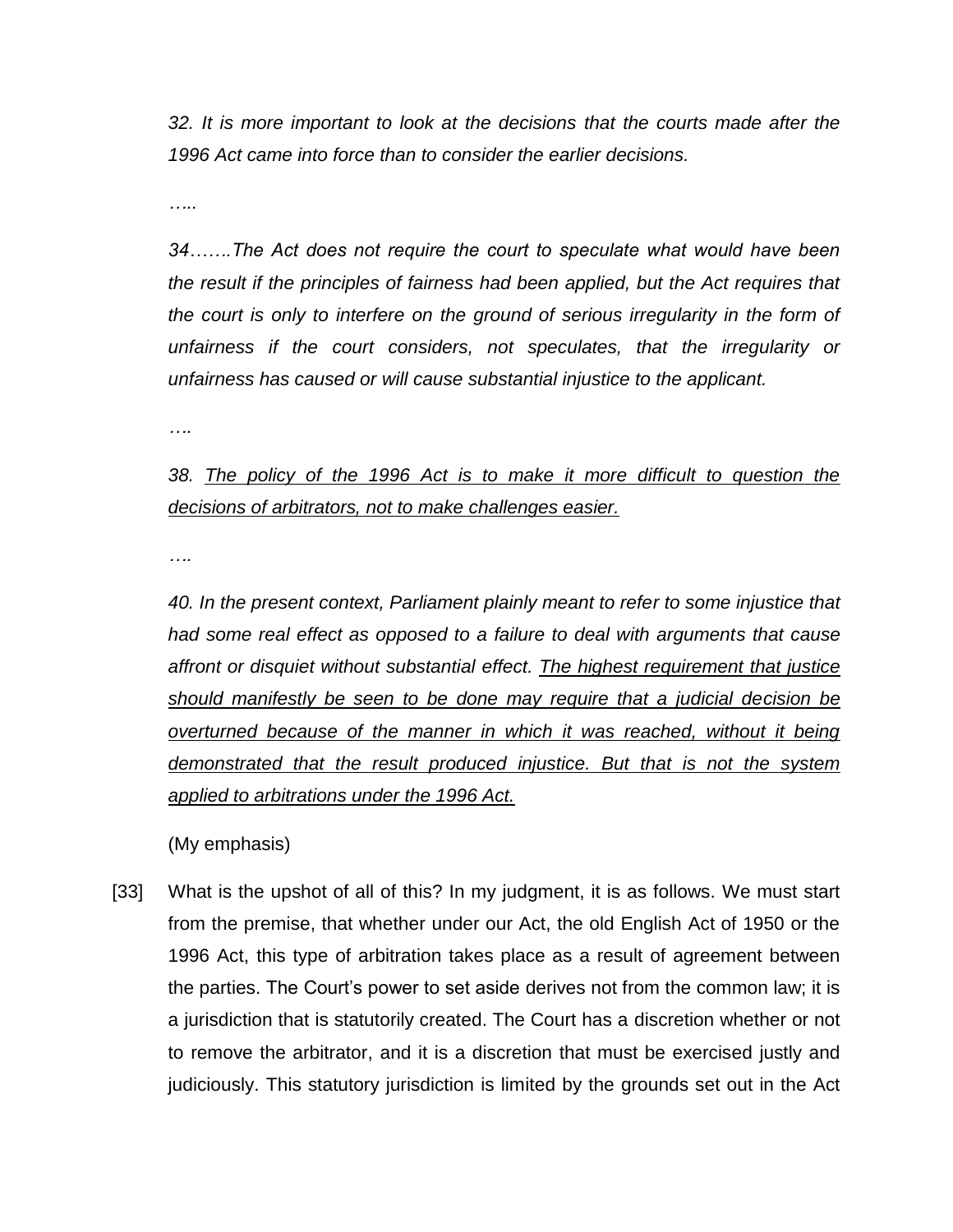and can be compared and contrasted with the court's supervisory jurisdiction over inferior tribunals, the power of judicial review, which is not dependent on statute. The court does not have any general supervisory jurisdiction over arbitrators. Its role in removing an arbitrator is curtailed by our Act. It is common to arbitration agreements, whether under our Act, or under the English 1950 Act or the 1996 Act, that the parties had agreed to arbitrate, and not to litigate. In **Weldon Plant Ltd. v. The Commission for the New Towns** 2000 Building Law Reports 496, referred to in paragraph 45 of **Groundshire**, Judge Lloyd at paragraph 29, stated one of what he considered to be " arbitration('s)…perceived attributes namely that a final decision may be given more quickly than would be the case with other forms of dispute resolution, including litigation." In my judgment, that attribute also exists for arbitration agreements governed by our Act. To my mind, it is for that reason that under the English 1950 Act, it was held in the **Succula** case that the court will not exercise the discretion in favour of removal unless convinced that this is the only right course to adopt. Indeed, it is clear from the discussion by the English Appellate judges in **Modern Engineering** (Lord Denning M.R. and Dunn L.J.) of their regret in having to say that the arbitrator should be removed, and the inevitable consequences of delay and extra expense in removing the arbitrator, that removal of the arbitrator is only to be decided upon if it is the only right course to adopt. It would be the only right course to adopt if in the instant case, as in **Modern Engineering** , the arbitrator Mr. Goldson's conduct of himself or the proceedings, was such as to destroy the confidence of the parties, or either of them (in this case R. A. Murray), in his ability to come to a fair and just conclusion.

[34] In my judgment, Mr. Stimpson is correct that the English 1996 Act has narrowed the bases upon which an arbitrator can be removed. However, I think that Mr. Graham is correct that some of the discussion in the post 1996 Act cases and the principles underlying the 1996 Act do apply to our Act. Some of the grounds held to be misconduct under the English 1950 Act, and which also would constitute misconduct under our Act, would still fall within the four sole grounds set out in the 1996 Act as being grounds for removal, even though the word "misconduct"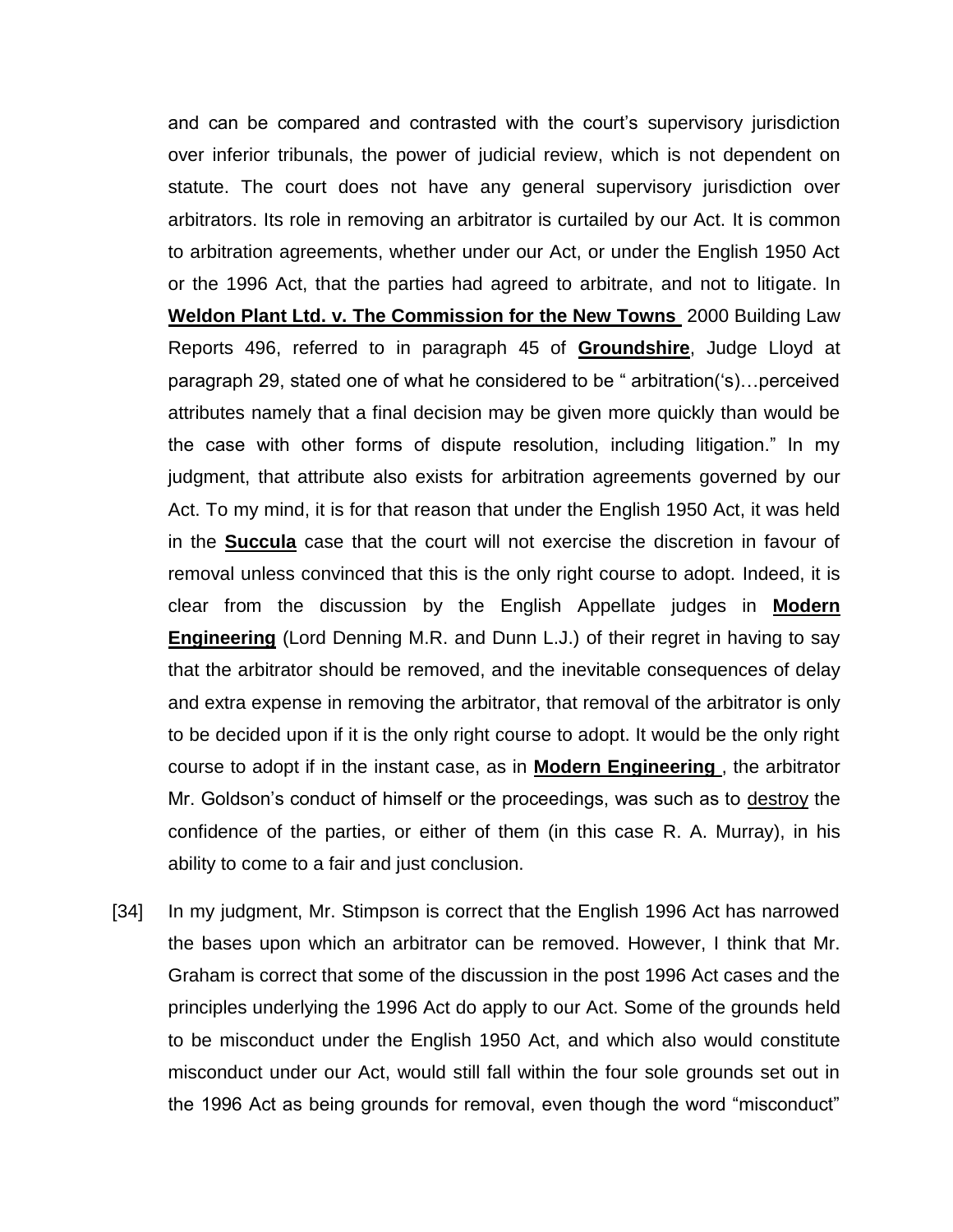has not been used. However, in relation to our Act, unlike the 1996 Act, the court does not have to go on to look at the issue of whether, and does not need to be satisfied that "substantial injustice has been or will be caused to the applicant". In other words, as stated by Judge Bowsher in **Groundshire**, fairness is fairness, but the results of a lack of fairness required by the statutes are different. Our Act does not require or involve the Court in an examination of whether the ground made out has caused or will cause substantial injustice to the applicant. Thus, in my judgment, under our Act, the highest requirement that justice should be seen to be done, referred to in paragraph 40 of **Groundshire**, which I understand to mean the age old adage that "Justice must not only be done, but must manifestly be seen to be done", applies under our Act, but not the 1996 Act. Thus, in my judgment, whilst removing an arbitrator should only be resorted to if the Court is satisfied that this is the only right course, under our Act, our judges will arrive at the decision whether it is the only right course without examining the "results" of the unfairness, and without examining whether the "wrongdoing" has resulted in or will result in substantial injustice to the applicant.

### **RESOLUTION OF THE ISSUES**

[35] In the instant case, the sole ground stated is that "the Defendant has misconducted himself in his capacity as Arbitrator". This to my mind means that R.A. Murray is alleging that Mr. Goldson has misconducted himself, as opposed to misconducting the Arbitration proceedings relating to the construction of the Bog Walk Bridge in Saint Catherine. In my judgment, Mr. Graham's submission is correct that the grounds for the application relied upon, and having to do with the alleged conduct of Mr. Goldson in relation to the Adjudications or the related court proceedings, can in no way constitute misconduct by Mr. Goldson in his capacity as Arbitrator in respect of the Arbitration proceedings. What Mr. Goldson did or did not do in the Adjudication proceedings cannot in my estimation constitute, whether alone, or in conjunction with other acts, conduct by Mr. Goldson in the Arbitration proceedings. Indeed, the two lawsuits brought by CCL seeking the extension of time were struck out on the ground that the disputes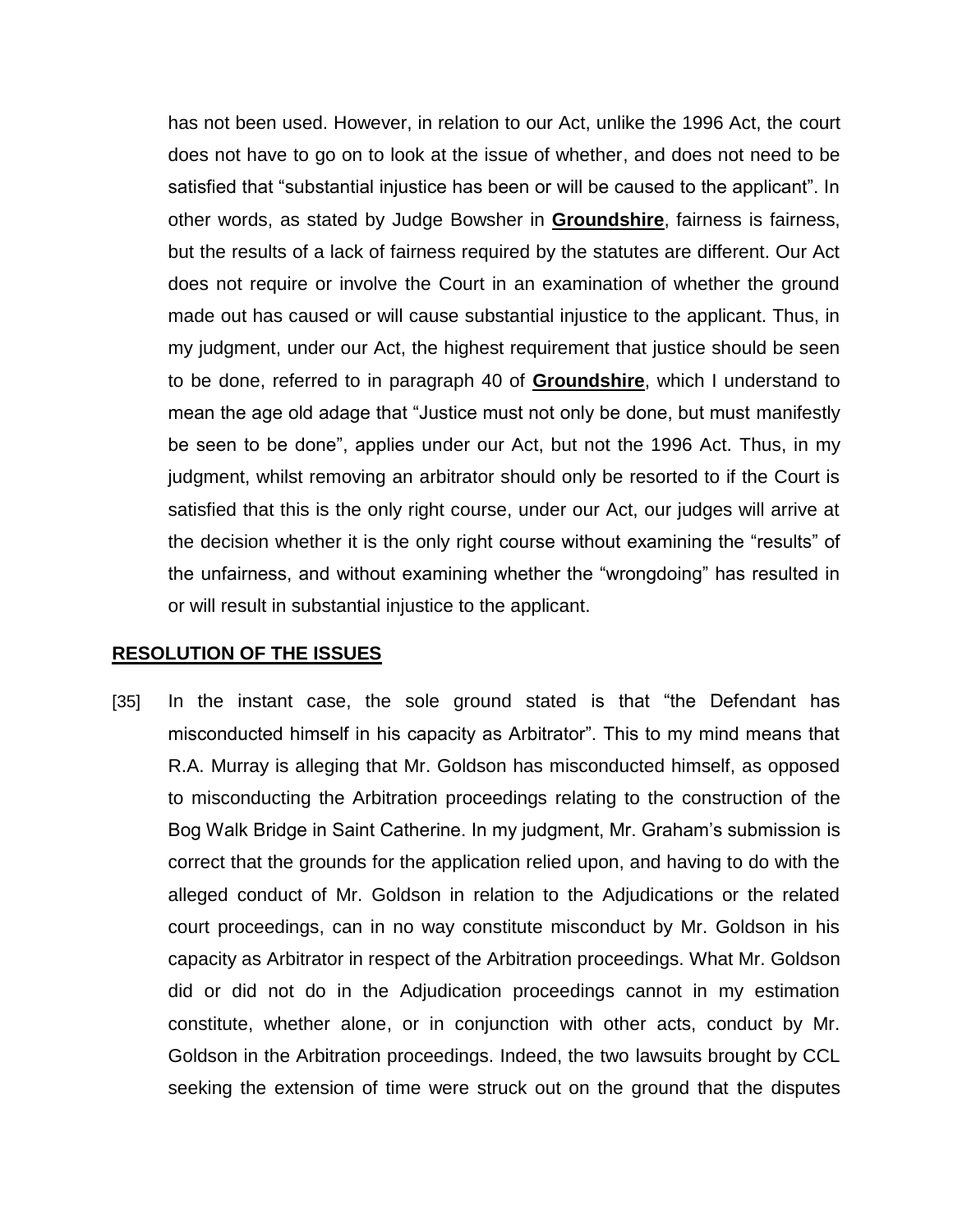were referred to Adjudication and not to Arbitration so that section 10 of our Act allowing for applications for extension of time for handing down an award were held to be inapplicable. It is therefore quite a leap, indeed even an inconsistency, for Mr. Goldson's conduct in these Adjudication proceedings already held to be of a separate and distinct nature, to be now classified as conduct as an Arbitrator in the Bog Walk Arbitration. However, that is a separate issue from whether, matters and conduct arising out of those Adjudication proceedings could provide a factual matrix demonstrating a real danger of bias, constituting apparent bias. In my view, the matters alleged by R. A. Murray and arising out of the Adjudications which I have itemized at sub-paragraphs 13 (a)-(d) inclusive above, cannot constitute conduct by Mr. Goldson capable of being construed as misconduct by him in his capacity as arbitrator. In my judgment, they also do not constitute circumstances, whether separately or taken together, upon which I can conclude that there is a real danger of bias.

[36] That leaves the issue of Mr. Goldson's "decision to resume the arbitration", discussed at paragraph 13(e) above, and the allegation of bias. I will firstly examine this matter of the evidence to do with resumption of the Arbitration. What precisely is it that transpired? It is necessary to set out some of the correspondence in some detail, in order to appreciate the chronology and relevant circumstances. By a document headed "Request To Proceed" dated 14<sup>th</sup> March 2012, CCL referred to R. A. Murray's challenge filed  $25<sup>th</sup>$  November 2011, to the fact that Mr. Goldson was by the Arbitration Agreement appointed sole Arbitrator, and also referred to paragraph 8 of the Agreement. The Request continues as follows:

### *REQUEST TO ARBITRATOR TO PROCEED*

….

*AND*

*WHEREAS the Applicant's Claim against the Respondent also includes claims for costs and expense incurred for work done AND*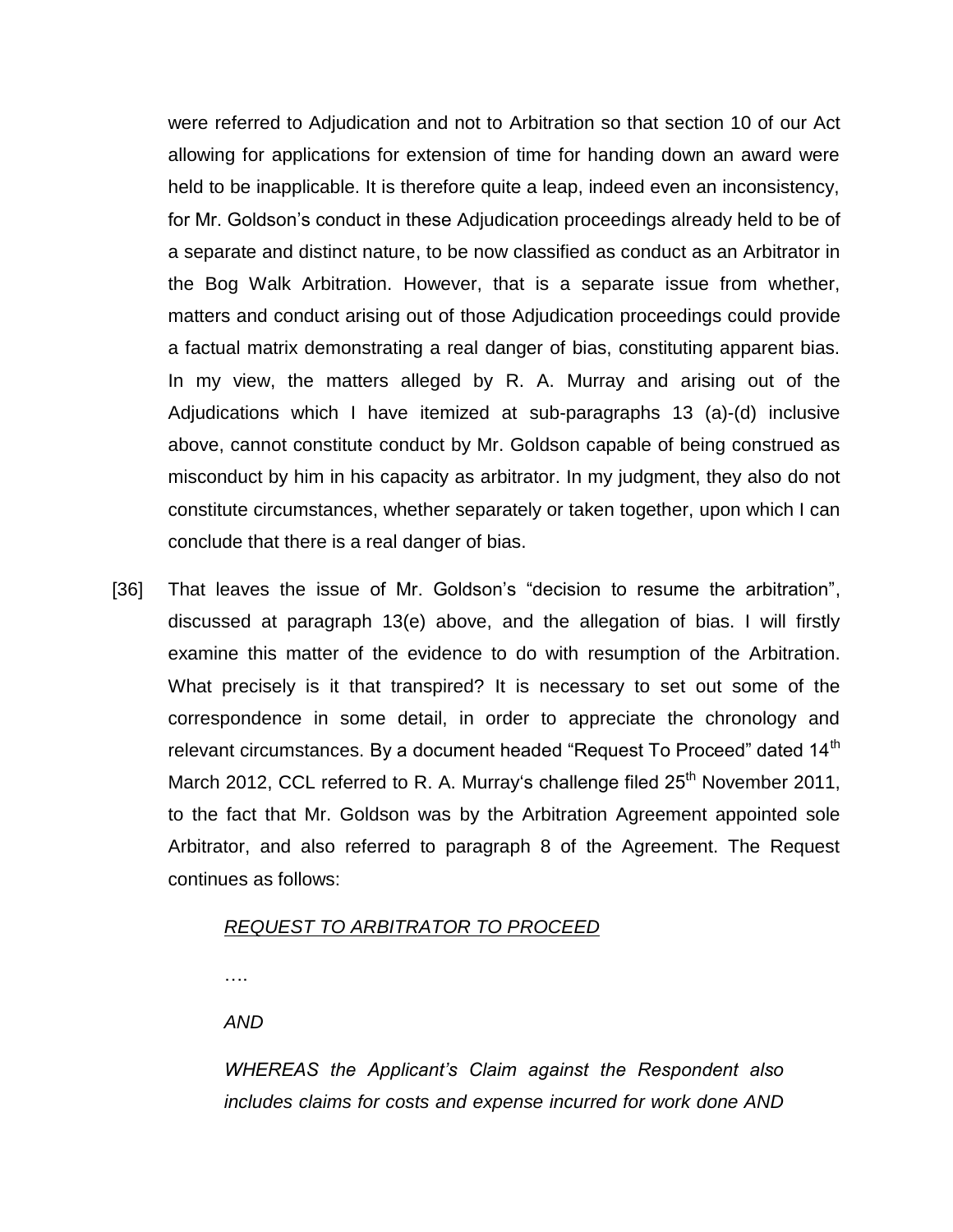*for loss and expense incurred as a consequence of the issue of variation orders thereby requiring the Applicant to incur additional overhead and other costs.*

*TAKE NOTICE that the Applicant hereby requests that the Arbitrator within FOURTEEN DAYS of the date hereof resume the Reference to hear the Parties in respect of the other matters in dispute namely the claims for loss and expense claimed by the Claimant and which are not the subject of the Respondent's application abovementioned and make a separate ruling in respect thereof.* 

# *DATED THE 14TH MARCH 2012*

……

[37] There then follow a number of emails between the parties and Mrs. Wong on behalf of Mr. Goldson. On the 26<sup>th</sup> of March 2012, Mr. Goldson addressed to both R. A. Murray and CCL a document captioned in the Matter of the Arbitration, and in the Matter of the Arbitration Act, and " Re: Request for Arbitration to Resume By the  $28<sup>th</sup>$  day of March 2012". Mr. Goldson wrote:

> *Further to email from Mrs. Janet Wong on the 16th March, 2012 in respect of subject matter, please advise me of the earliest convenient date to you both to meet to set dates for resumption of the referenced, as requested by the Claimant as soon as possible.*

[38] By letter dated March 29 2012, Mr. Jerome Spencer, Partner in the firm of Patterson Mair Hamilton, and Attorney-at-Law for R. A. Murray, responded to Mr. Goldson stating, amongst other matters:

> *Before any discussion can be had regarding the captioned matter, our client is demanding the refund of the sums paid for the ineffective adjudications for Johnson's and Angel's Rivers (\$2,254,019.08) together with legal fees thrown away on account of*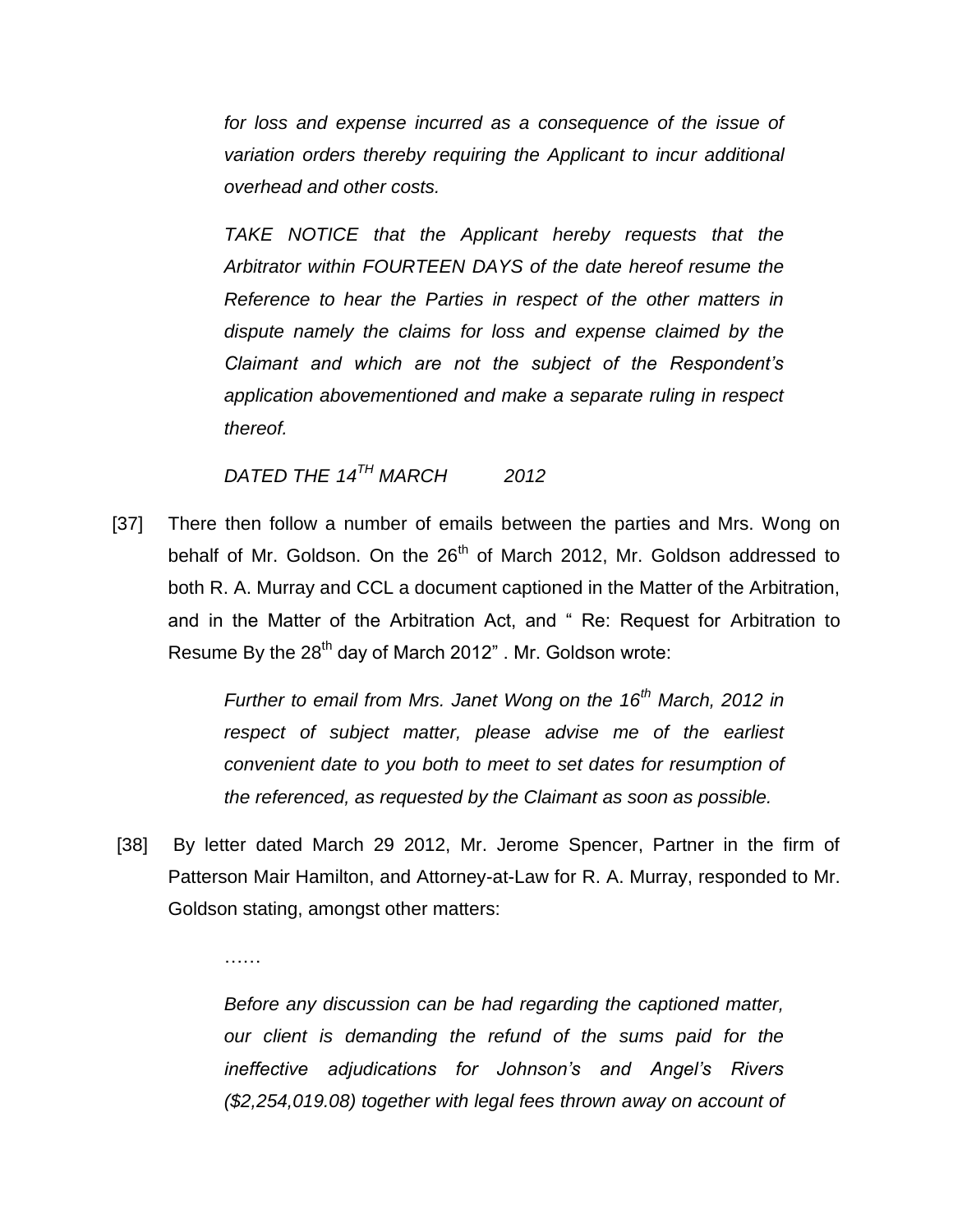*the said adjudications \$4,207,500.00) and interest on the sums paid (\$543,960.00); these sums total \$7,005,479.18.*

*We look forward to receiving your cheque in settlement of the aforementioned sums.* 

[39] Mr. John Ross, Attorney-at-Law for CCL then writes to Mr. Goldson expressing his views with regard to Mr. Spencer's letter dated March 29 2012 addressed to Mr. Goldson, and which had been copied to Mr. Ross. Mr. Ross, in his letter to Mr. Goldson dated April 2, 2012, states:

> *We do not share the writer's reason for not agreeing to meet as we see no connection between the Bog Walk matter on the one hand and Angels River and the Johnson's River matters on the other hand. We think that our view is well supported by provisions in the Arbitration Agreement between the parties dated August 18, 2010.*

> *The Claimant is therefore requesting you to fix a date for a meeting to settle the date or dates for the continuation of the hearing and determination of the outstanding issue in this matter namely of the matter indicated in the Claimant's request dated 14th March 2012.*

> *The Claimant parties will be available on any of the following dates-April 10, 11, 12 or 13 2012.*

[40] The next relevant development sees Mr. Goldson writing to Mr. Spencer, with a copy to Mr. Ross by letter dated April 4 2012, responding as follows:

*I refer to your letter dated March 29, 2012.* 

*Can you explain to me the connection between the claim that your client is making for payment and my obligation under the Arbitration Agreement?*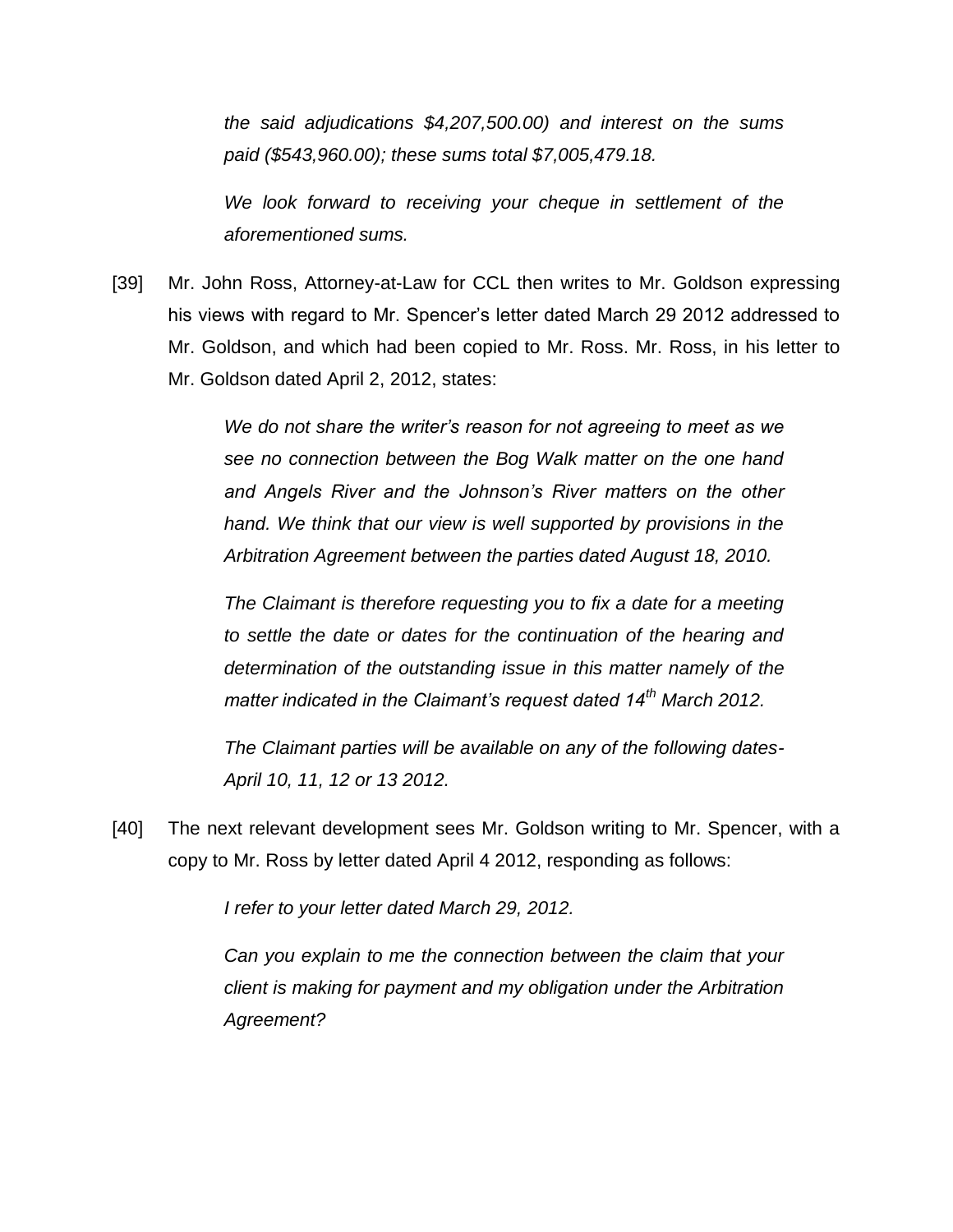In the meantime the Claimant parties have given the following *dates for the continuation of the hearings and determination of the outstanding issues.*

*April 10, 11, 12, 13/ 2012*

*Please advise which date will be convenient for you to commence these matters.*

[41] Mr. Spencer then writes in response to Mr. Goldson by letter dated April 11 2012, copied to Mr. Ross, describing certain actions of Mr. Goldson as having "broken the proverbial camel's back" and inviting Mr. Goldson to resign as arbitrator, failing which proceedings were to be commenced for his removal. The letter states:

….

*Our client has no confidence in you continuing to serve as the Arbitrator in the Bog Walk Arbitration. The stance taken by you in the recent litigation commenced by Crossings Construction Limited ….and your refusal to even as much as address the refund of the sums paid to you and the legal fees thrown away for the aborted adjudications for Johnson's and Angel's Rivers have broken the proverbial camel's back and affirmed our client's reluctance to see through this matter with you presiding.*

*We are therefore inviting you to resign as the arbitrator in the Bog Walk Arbitration with immediate effect. If we do not hear from you by April 17, 2012, our instructions are to commence proceedings for your removal.* 

[42] In my judgment, the question of the stance taken by Mr. Goldson in the Adjudication litigation as I have previously said cannot in my view constitute evidence of misconduct by Mr. Goldson as Arbitrator in the Bog Walk Arbitration Proceedings. Further, without more, the fact that Mr. Goldson has not addressed the question of the claim R. A. Murray is making for wasted costs in the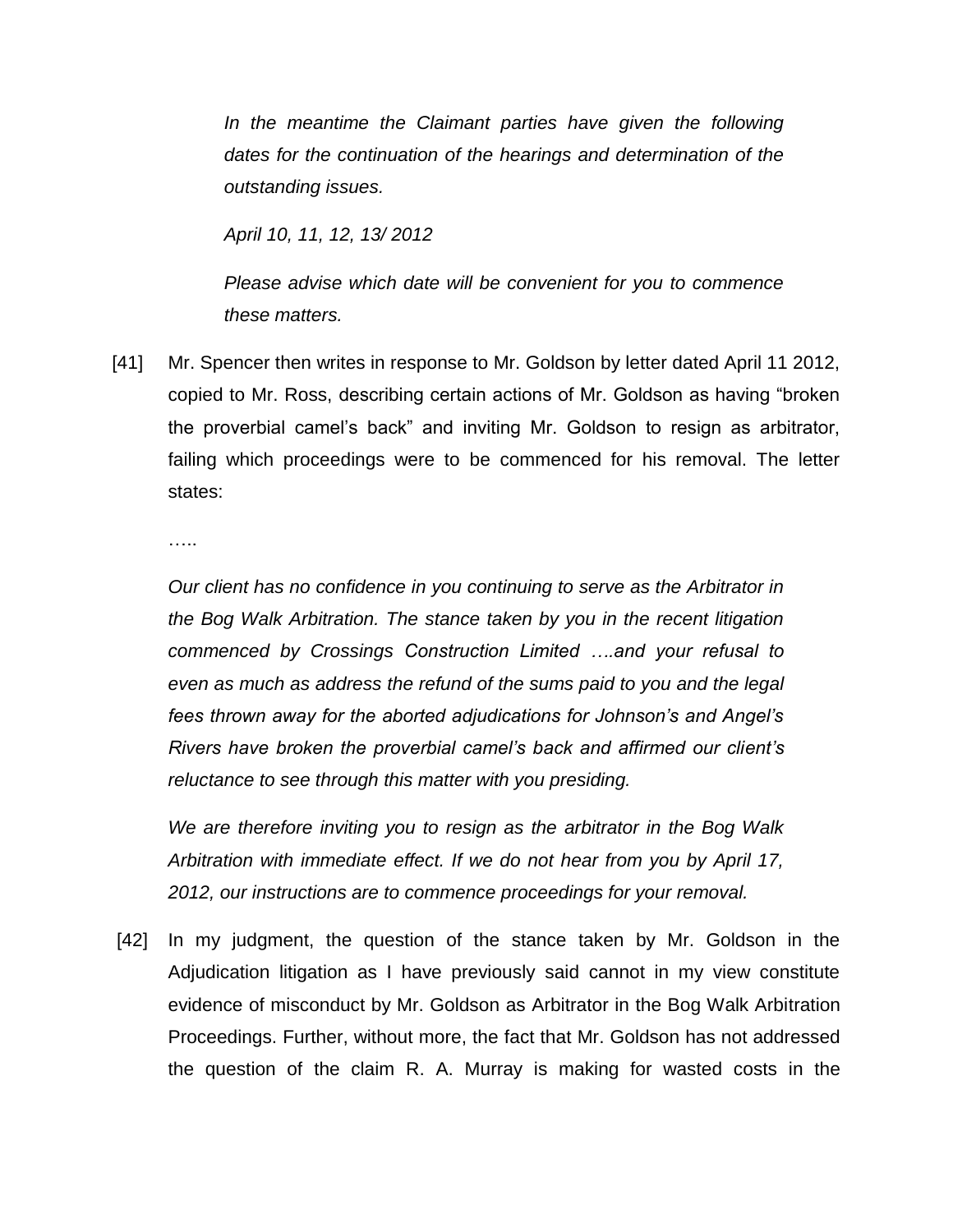Adjudication matters is not capable of constituting misconduct in the arbitration proceedings.

- [43] Further, in my judgment, Mr. Goldson's decision to resume the Arbitration at the request of CCL cannot be faulted. I note that in his Affidavit filed June 28 2012, Mr. Goldson has not seized the opportunity to explain or give evidence as to why he sought to resume the Arbitration. However, I think that the documentary evidence in this case does bear out Mr. Graham's very well-thought out and logical submissions. These really stem from the fact that as Arbitrator, Mr. Goldson cannot be said to be guilty of misconduct if he is acting in compliance with the Arbitration Agreement. The Arbitration Agreement expressly required expedition. Paragraph 8 stated that the Arbitrator may from time to time make his award upon any question in dispute and shall not by so doing be deemed to have determined his authority until all the matters referred have been dispose of. Further, that any separate award shall be observed and performed without waiting for another award. One party had formally required him to proceed with the Arbitration within 14 days. Importantly, in this case there was no operative stay of the arbitration proceedings. Indeed, I note that separate and apart from raising the question of the wasted expenses and refund of fees paid to Mr. Goldson in respect of the Adjudication proceedings, Mr. Spencer on behalf of R. A. Murray had not initially raised any other objection to the resumption. For example, no mention whatsoever was made in the correspondence or objections on the basis that the challenge to Mr. Goldson's decision about his power to award damages or compensation was still pending in Court. In my judgment, this decision to resume, or at any rate to seek dates for the resumption does not fall comfortably into any of the categories or circumstances considered misconduct in the decided cases.
- [44] However, the real and crucial question is whether an allegation of apparent bias can succeed on the basis of the totality of the evidence. The test of whether there is a real danger of bias is a fulfillment of the principle that justice must manifestly be seen to be done-see page 902 C-D of **R. v. Gough** and therefore accords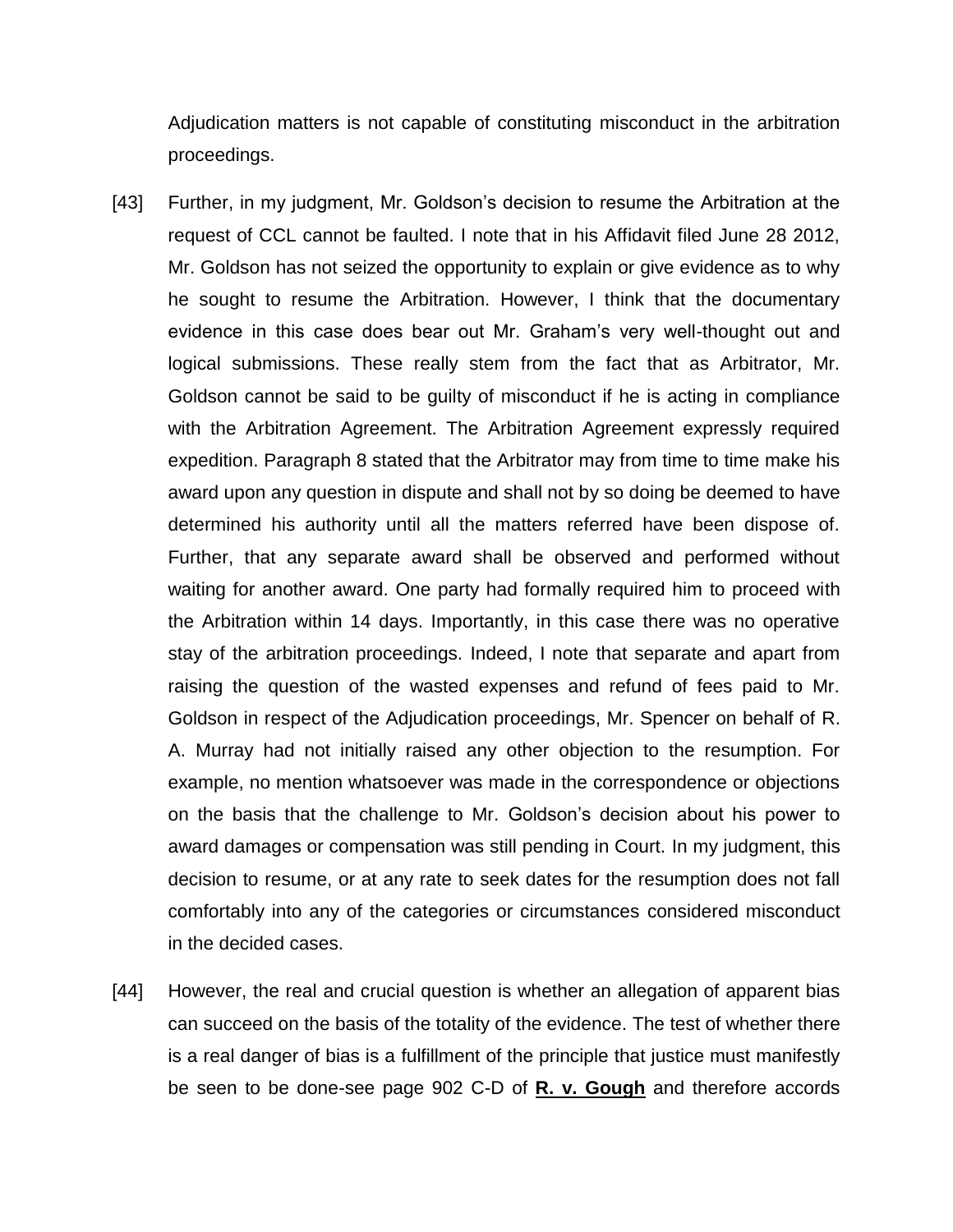with the principles underlying section 12 of our Act. Having regard to what occurred in the Adjudication proceedings, R. A. Murray expressed the view that Mr. Goldson is indebted to them in terms of liability for refund of fees paid to him as well as for legal fees thrown away in the Adjudication Hearings. The claim for indebtedness is in the not insubstantial sum of over \$ 7 Million dollars. I agree with Mr. Spencer's statement in paragraph 8 of his Affidavit filed on July 13 2012, that what Mr. Goldson stated in his Affidavit at paragraph 14d, represents a misunderstanding of what costs R. A. Murray was talking about. It was seeking for Mr. Goldson to address the question of wasted costs and refund of fees and was not referring to Mr. Goldson's liability to pay costs in the two lawsuits which were struck out. I also agree that the question of whether R. A. Murray was appealing about the order for costs made when the suits were struck out is irrelevant to the point under consideration.

- [45] Mr. Goldson has not, either in his Affidavit, or in his letter to Mr. Spencer dated April 4 2012, said anything about whether he considers himself liable to make payments as claimed by R. A. Murray. He has neither admitted nor denied liability. He has, however, at paragraph 15 of his Affidavit stated plainly that R. A. Murray has no basis on which to assert that he has not been impartial in his role as arbitrator and adjudicator. See also paragraph 16. The question that arises however is,having regard to the relevant circumstances, as revealed by the available evidence, is there a real danger, meaning a real possibility, as opposed to a real probability, of bias on the part of Mr. Goldson?- Bias, in the sense that he might unfairly regard with favour or disfavour, the case of R. A. Murray or CCL in respect of the Arbitration?
- [46] In my judgment it cannot be said that Mr. Goldson has acted impartially or unfairly towards R. A. Murray. Also, unlike in the **Modern Engineering** case, I do not think that it can justifiably be said that Mr. Goldson has done anything or conducted himself in such a way as to destroy the confidence of R. A. Murray that he can come to a fair and just conclusion of the proceedings. It is also clear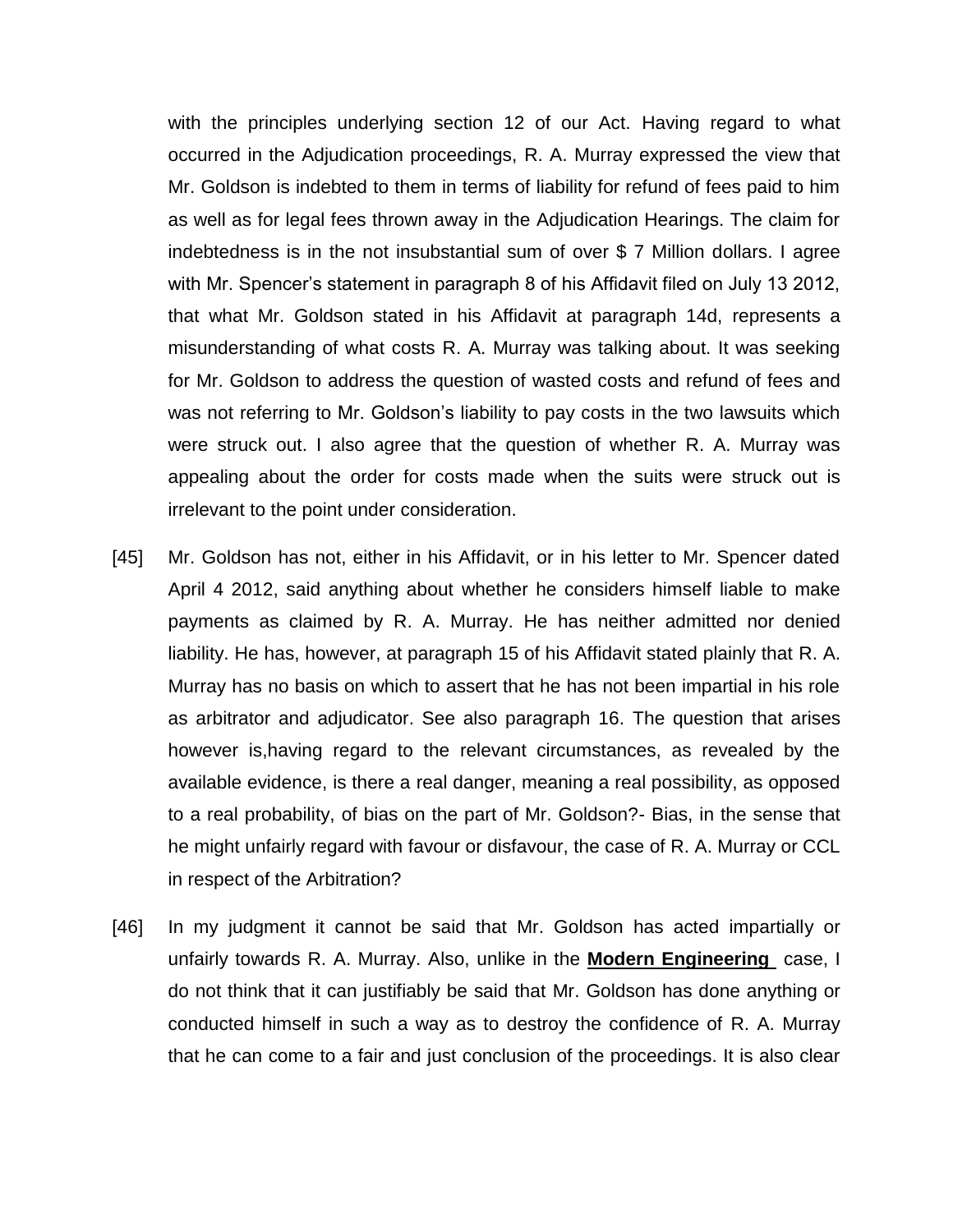that there is no allegation, and nor could there properly be any allegation of actual bias.

[47] This case is in my view not an easy one. It is very close to the borderline. I appreciate that launching an attack to remove an arbitrator is a course that should not lightly be embarked upon by any party. Further, allegations of bias should not be frivolously or spuriously made. I also appreciate that there may be grave consequences, (though not necessarily rightly so), to Mr. Goldson's personal reputation if he is to be ordered removed as arbitrator by reason of misconduct (see the comments of Mustill J. in his conclusion at page 172 of **Bremer** for similar sentiments). In addition, in **Moran v. Lloyd**, Sir John Donaldson M.R., at page 203 g-j quoting from paragraph 67 of the 1978 Report on Arbitration (Cmmd 7284) of the Commercial Court Committee, remarked that the Committee drew attention to the fact that the term "misconduct" can give a wholly misleading impression of the complaint being made against an arbitrator or an umpire. It said:

### *"Misconduct"*

*67. Section 23 of the 1950 Act provides certain remedies if the arbitrator or umpire has "misconducted himself or the proceedings". Few would object to this terminology if what was referred to was dishonesty or a breach of business morality upon the part of the arbitrator or umpire. But the section has been held to apply to procedural errors or omissions by arbitrators who are doing their best*  to uphold the highest standards of their profession. In this context the *terminology causes considerable offence, even in a permissive society. The Committee would like to see some other term substituted for "misconducted" which reflects the idea of irregularity rather than misconduct. It may be said that this point is merely cosmetic, but arbitrators are not to be criticized for their sensitivity and the Courts should not be required to use opprobrious terminology about arbitrators and be obliged to take time explaining that when they have found that the arbitrator has misconducted himself, they were not using the words in any ordinary sense.*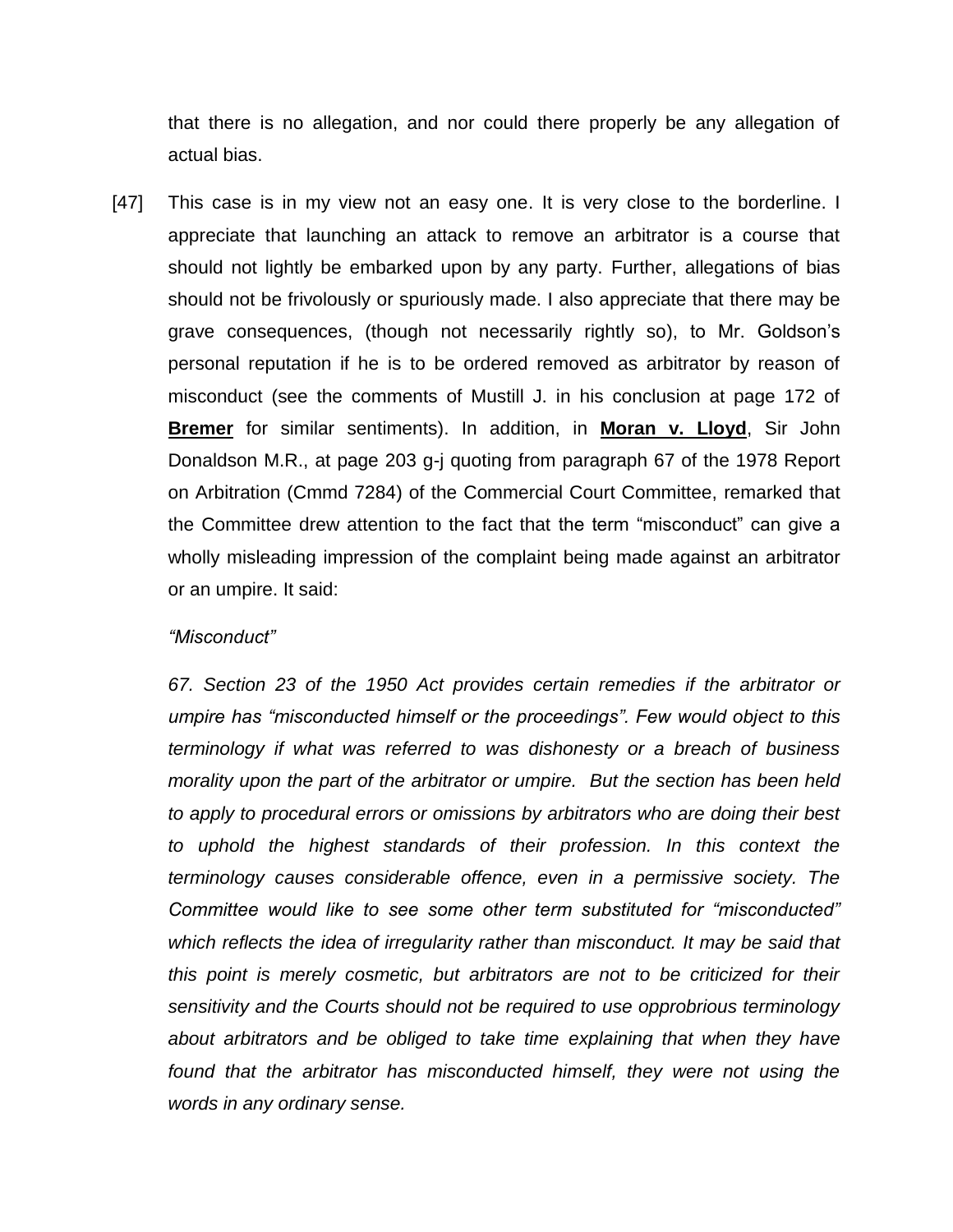- [48] I wish to associate myself with those remarks.
- [49] In my view, the matters complained about in the Adjudication proceedings such as Mr. Goldson's failure to provide his decisions on time, and the nature of his Affidavit evidence in those court proceedings, cannot found a basis for a claim of apparent bias. However, the issue of claimed or possible outstanding financial liability of Mr. Goldson to R. A. Murray poses more serious considerations. In my judgment, having regard to all of the circumstances, and having weighed all considerations carefully, I have come to the decision with heavy regret that there is a real danger of bias on the part of Mr. Goldson which signals the possibility, not at all probability, of him dealing with the Arbitration unfairly to R. A. Murray. Unfairly in this context means that there is a possibility that because R. A. Murray is claiming that he owes it money and refund of fees in respect of futile Adjudications (for which R. A. Murray lay the blame at his feet), the reasonable man would think that there is a possibility that Mr. Goldson would unfairly regard with unfavour the case of R. A. Murray in the Arbitration proceedings, or conversely unfairly regard favourably the case of CCL. This is the applicable test because it is the court's way, in the arena of apparent bias, of satisfying, the ultimate requirements and cardinal test of justice, which is that justice must manifestly be seen to be done. I can see how R. A. Murray would in the circumstances suffer a considerable degree of disquiet. However, I would have without the question of indebtedness or allegations of indebtedness, said that what was here was not sufficient to cross the required threshold. It is solely this issue of the Arbitration proceeding with Mr. Goldson presiding as Arbitrator against a possible backdrop of allegation and counter-allegation between R. A. Murray and Mr. Goldson in relation to indebtedness that has prompted my finding and left me with a feeling of uneasiness. I again wish to emphasize that this has no implications of, nor indeed any taint, of any moral turpitude or corruptness or breach of business morality on the part of Mr. Goldson. At the end of the day, it seems to me that R. A. Murray must succeed in their application to have Mr. Goldson removed on the ground of misconduct only because justice must manifestly be seen to be done. Sometimes the concept of apparent bias may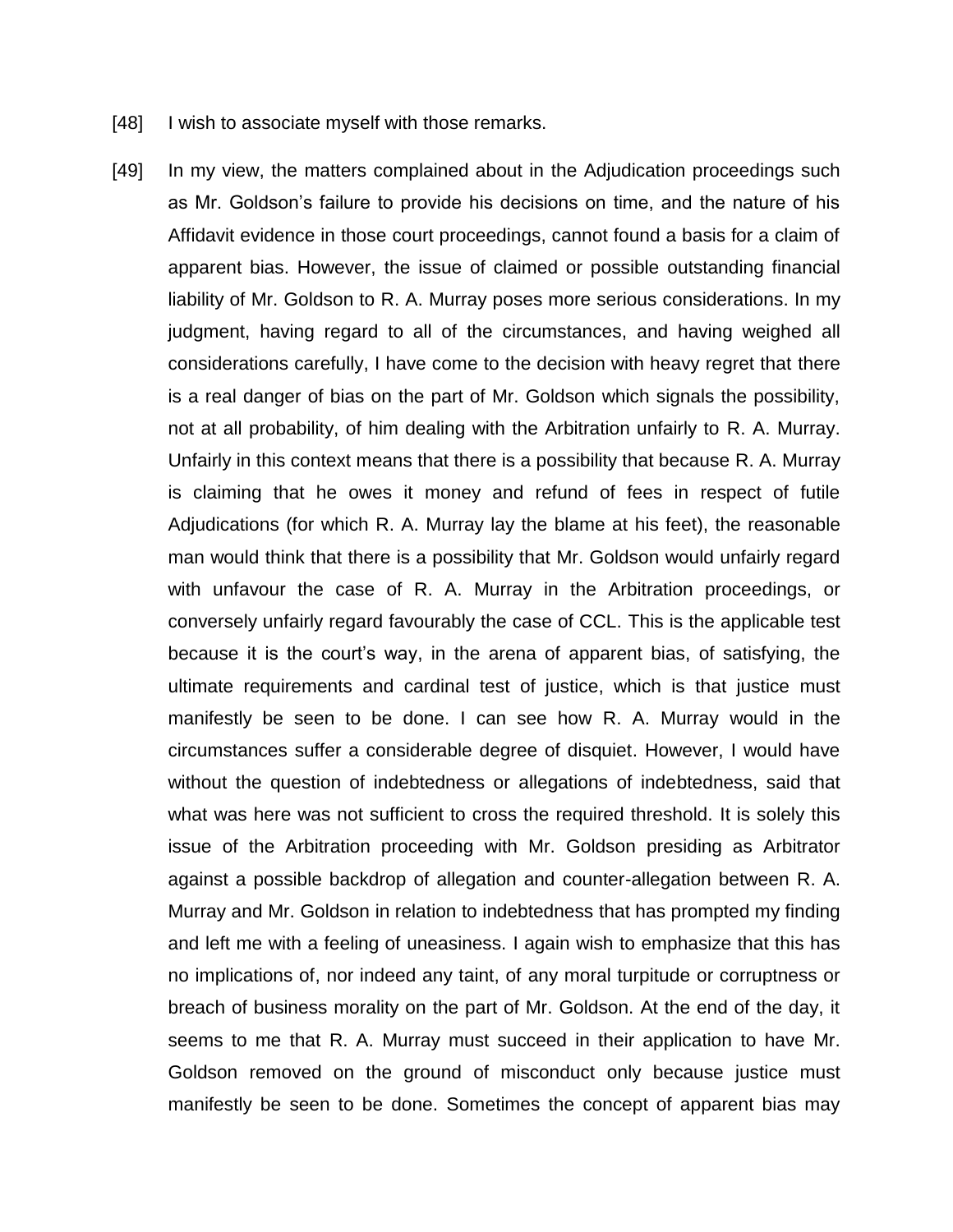even protect the party who can be unconsciously afflicted with this condition. As stated by Devlin L.J. in **R. v. Sussex Justices, Ex parte McCarthy** [1924] 1 K.B 256, referred to at page 899 G-H of **Rv. Gough**, "Bias is or may be an unconscious thing and a man may honestly say that he was not actually biased and did not allow his interest to affect his mind, although, nevertheless, he may have allowed it unconsciously to do so."

- [50] I should add that Mr. Graham had addressed a number of his submissions to the fact that Mr. Goldson's decision of 14 October 2011 did not favour R. A. Murray but that this would not support a case for apparent bias. However, I did not understand that to be R. A. Murray's case and Mr. Stimpson did not argue the case in that way. It is in those circumstances that I have not addressed the authorities cited by Mr. Graham on those points.
- [51] I have now heard submission from the parties in relation to the issue of costs. Mr. Spencer, who appeared on the date for delivery of judgment, submitted that the Claimant should be awarded costs in accordance with the general rule that the successful party should be awarded costs to be paid by the unsuccessful party.
- [52] I however agreed with Mr. Graham that this was an appropriate case for each party to bear their own costs. There were a number of reasons. Firstly, it was only on the ground of apparent bias that I have decided that Mr. Goldson should be removed as Arbitrator. All the other types of misconduct alleged by R.A.Murray, I have rejected. Also, as I have pointed out, there can be instances of unconscious bias. Mr. Goldson was appointed on the basis of an Agreement between the parties. He was asked by one party to that Agreement, CCL to proceed with the Arbitration. He was asked by the other party, R.A.Murray to resign or in other words, remove himself. Mr. Goldson would have been in a very unenviable and difficult position. As Mr. Graham put it, only an adjudication such as that which the Court has now afforded could have allowed Mr. Goldson to exit from the Arbitration proceedings with the least potential repercussions. In other words, having regard to all of the circumstances, it does not seem unreasonable for Mr. Goldson to have awaited the Court's ruling in the matter. As Mr. Spencer stated,